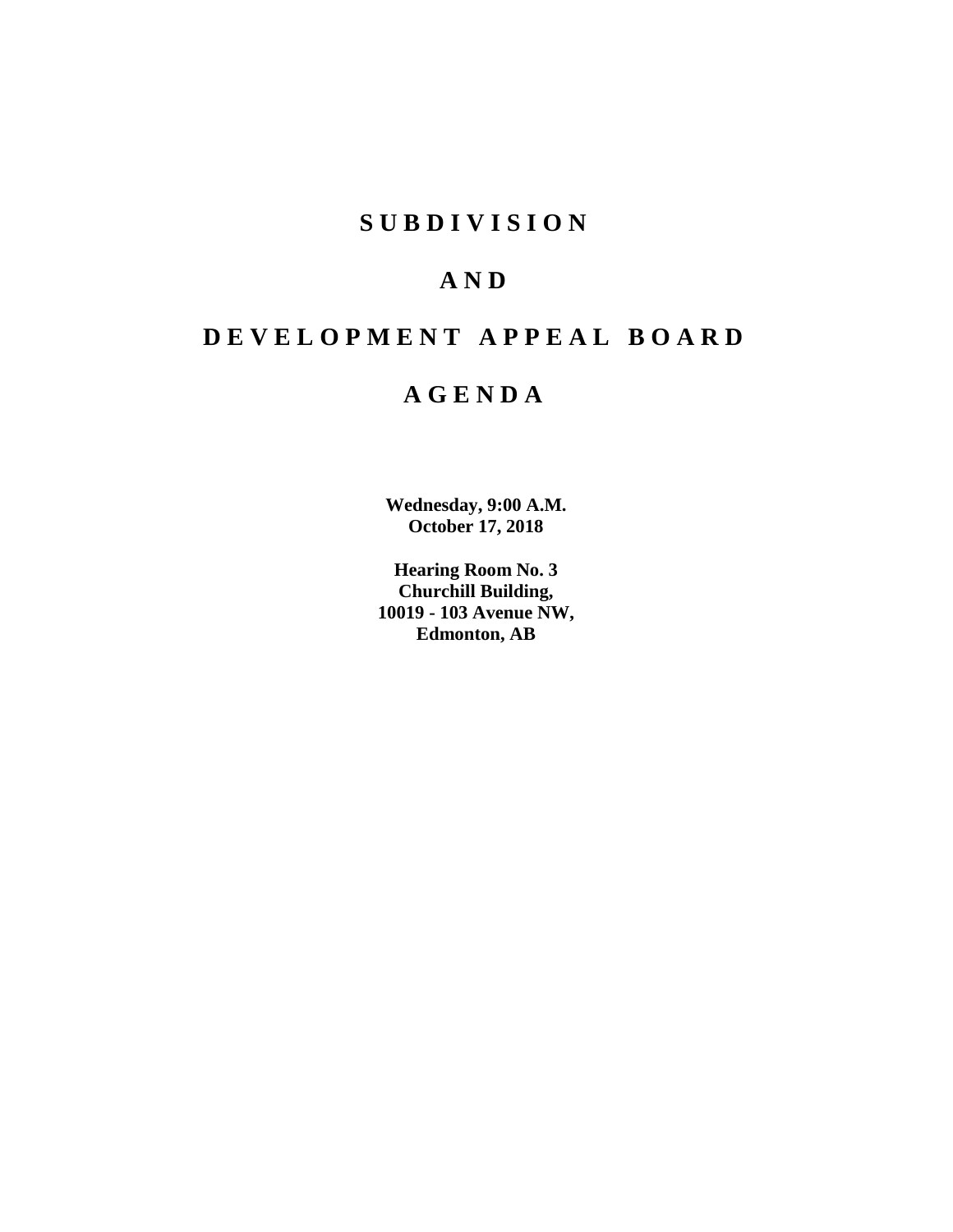## **SUBDIVISION AND DEVELOPMENT APPEAL BOARD HEARING ROOM NO. 3**

|              | 9:00 A.M.    | SDAB-D-18-169 | Construct interior / exterior alterations to an<br>existing Commercial building (General Retail),<br>and to construct a second, third and fourth<br>Storey Apartment Housing addition (36)<br>Dwellings).<br>10145 - 81 Avenue NW<br>Project No.: 261326257-002 |
|--------------|--------------|---------------|-----------------------------------------------------------------------------------------------------------------------------------------------------------------------------------------------------------------------------------------------------------------|
| $\mathbf{I}$ | $1:30$ P.M.  | SDAB-D-18-170 | Change the Use from a Restaurant to a Cannabis<br><b>Retail Store</b><br>13160 - 118 Avenue NW                                                                                                                                                                  |
|              |              |               | Project No.: 286803282-001                                                                                                                                                                                                                                      |
|              | <b>NOTE:</b> |               | Unless otherwise stated, all references to "section numbers" refer to<br>the authority under the Edmonton Zoning Bylaw 12800.                                                                                                                                   |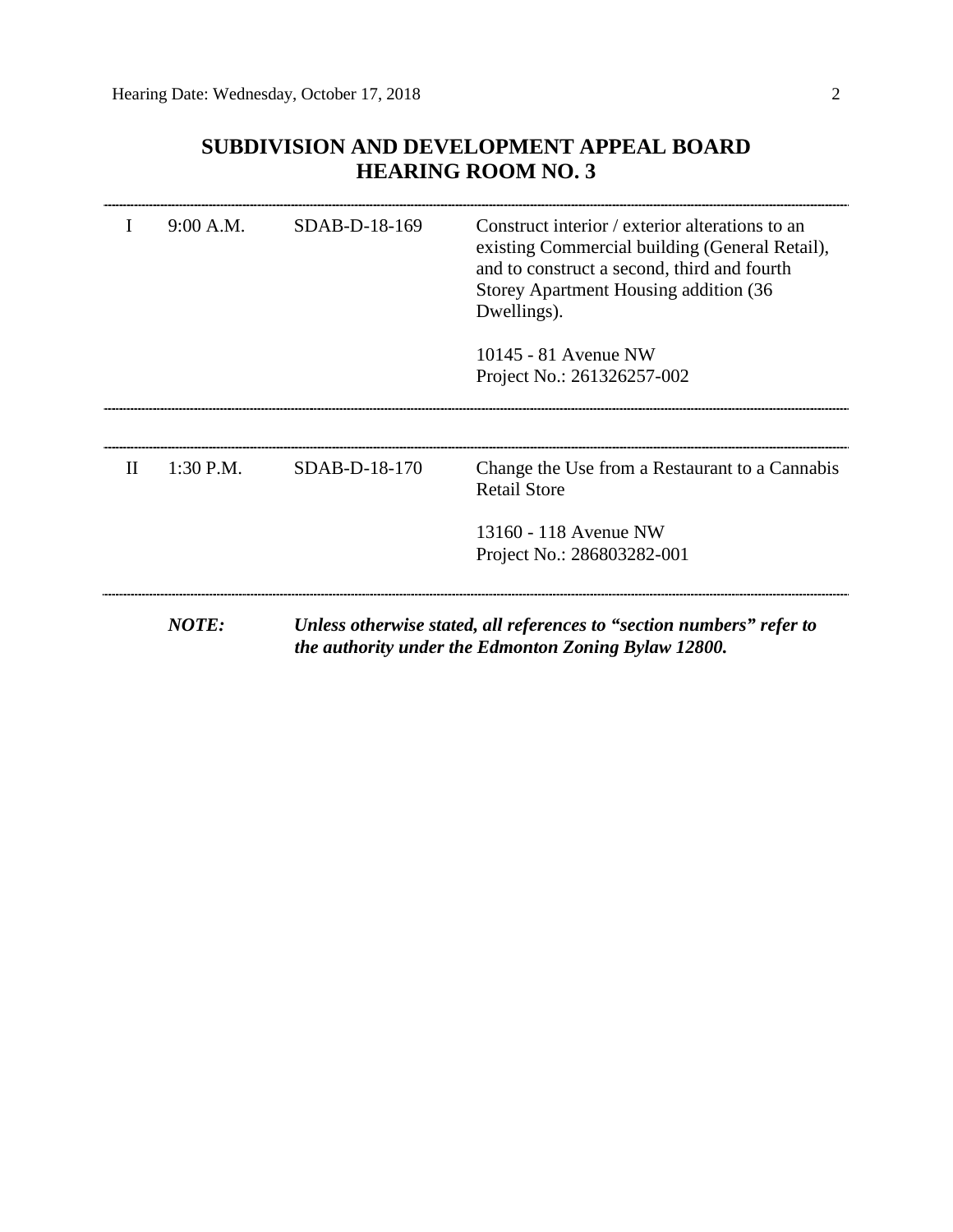#### **ITEM I: 9:00 A.M. FILE: SDAB-D-18-169**

## AN APPEAL FROM THE DECISION OF THE DEVELOPMENT OFFICER BY AN ADJACENT CONDOMINIUM ASSOCIATION

APPELLANT:

APPLICATION NO.: 261326257-002

APPLICATION TO: Construct interior / exterior alterations to an existing Commercial building (General Retail), and to construct a second, third and fourth Storey Apartment Housing addition (36 Dwellings).

DECISION OF THE DEVELOPMENT AUTHORITY: Approved with conditions

DECISION DATE: August 27, 2018

DATE OF APPEAL: September 18, 2018

NOTIFICATION PERIOD: September 4, 2018 through

RESPONDENT: Bennett Architect

MUNICIPAL DESCRIPTION OF SUBJECT PROPERTY: 10145 - 81 Avenue NW

LEGAL DESCRIPTION: Plan I Blk 51 Lots 1-3

OVERLAY:

September 25, 2018

ZONE: DC1 (Historic West Ritchie) Direct Development Control Provision

STATUTORY PLAN: Strathcona Area Redevelopment Plan

#### *Grounds for Appeal*

The Appellant provided the following reasons for appealing the decision of the Development Authority:

I received notice regarding a proposed development at 10145 – 81 Ave. NW to add three more residential floors to this address. I am concerned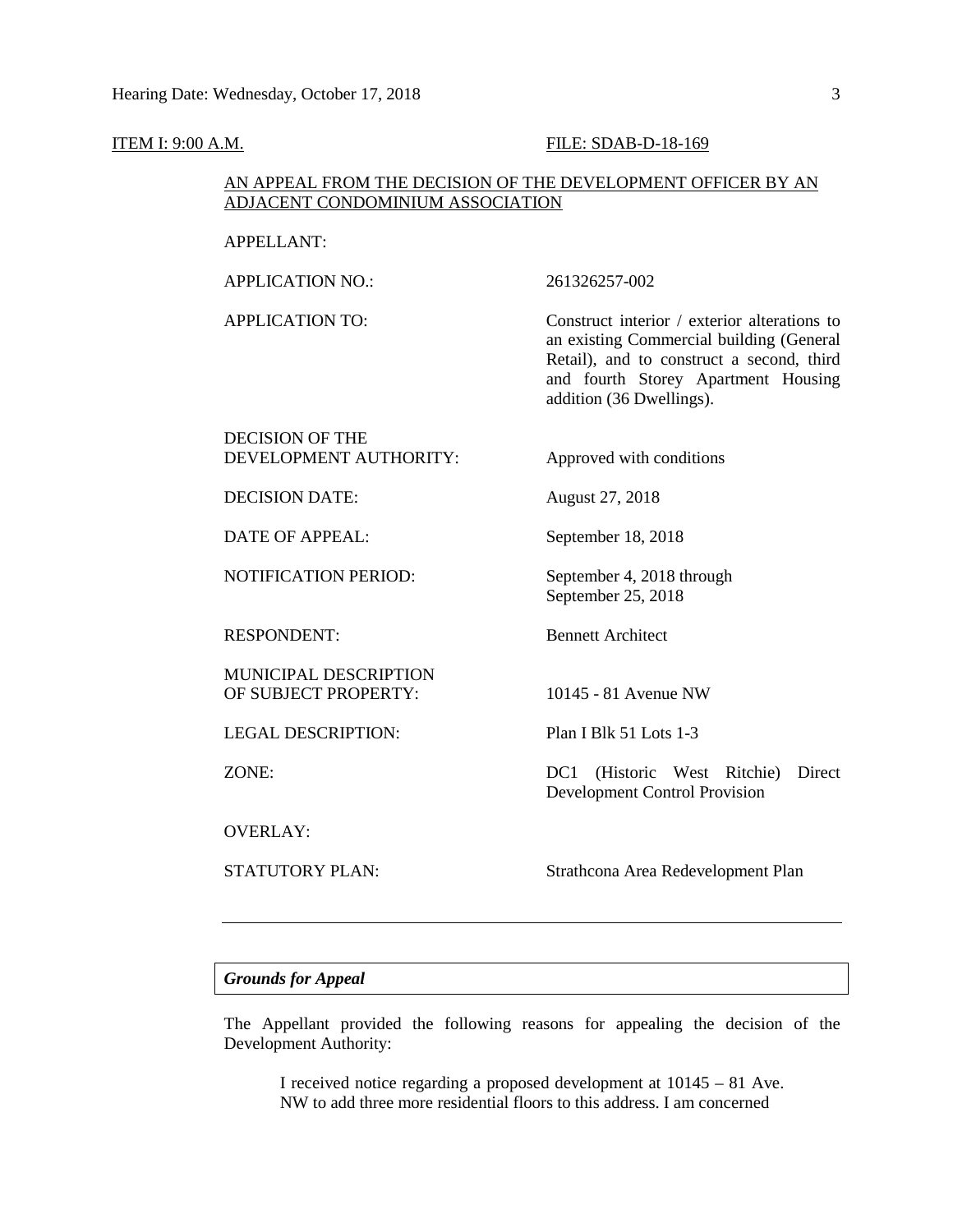that it seems the development plans to only provide 17 parking spaces for a proposed 36 dwellings. I live just east of and down the alley from this address at Scona Station at 10116 – 80 Ave. NW. Scona Station is a condominium development with visitor and reserved parking on the north side of the building along with general public parking on the south side of our building where also there are 6 commercial units that are part of our development. I am on our condominium Board of Directors and have and continue to observe abuse of our reserve and visitor parking by clients and staff of nearby businesses and by residents of nearby dwellings. There is general public parking on the south side of our building which is also where our commercial units are located and again these parking stalls are frequented by staff and clients of businesses and residents of dwellings that are not of Scona Station and which can prevent clients of our commercials units from finding parking close by. I also observe that many of the streets nearby our building have become mostly one way streets especially during the day as they are clogged with parked vehicles on both sides. Leaving the alley on the north side of our building either west or especially from the east is often a tense experience as all the parked vehicles along 101 st. can severely reduce visibility of northbound or southbound traffic on 101 st which particularly for north bound traffic can be dangerous as many vehicles speed north trying to catch a green traffic light at Whyte avenue. So for all the above reasons I object on behalf of the Scona Station Board of Directors to another development that under provides parking for its residents and or clients. A case in point is the apartment building just across the alley from our building to the north. It now has several businesses on the ground floor including a popular bakery whose customers frequently use our visitor parking and whose residents frequently do the same partly because neither has any visitor parking designated for them.

## *General Matters*

#### **Appeal Information:**

The *Municipal Government Act*, RSA 2000, c M-26 states the following:

#### **Grounds for Appeal**

**685(1)** If a development authority

- (a) fails or refuses to issue a development permit to a person,
- (b) issues a development permit subject to conditions, or
- (c) issues an order under section 645,

the person applying for the permit or affected by the order under section 645 may appeal to the subdivision and development appeal board.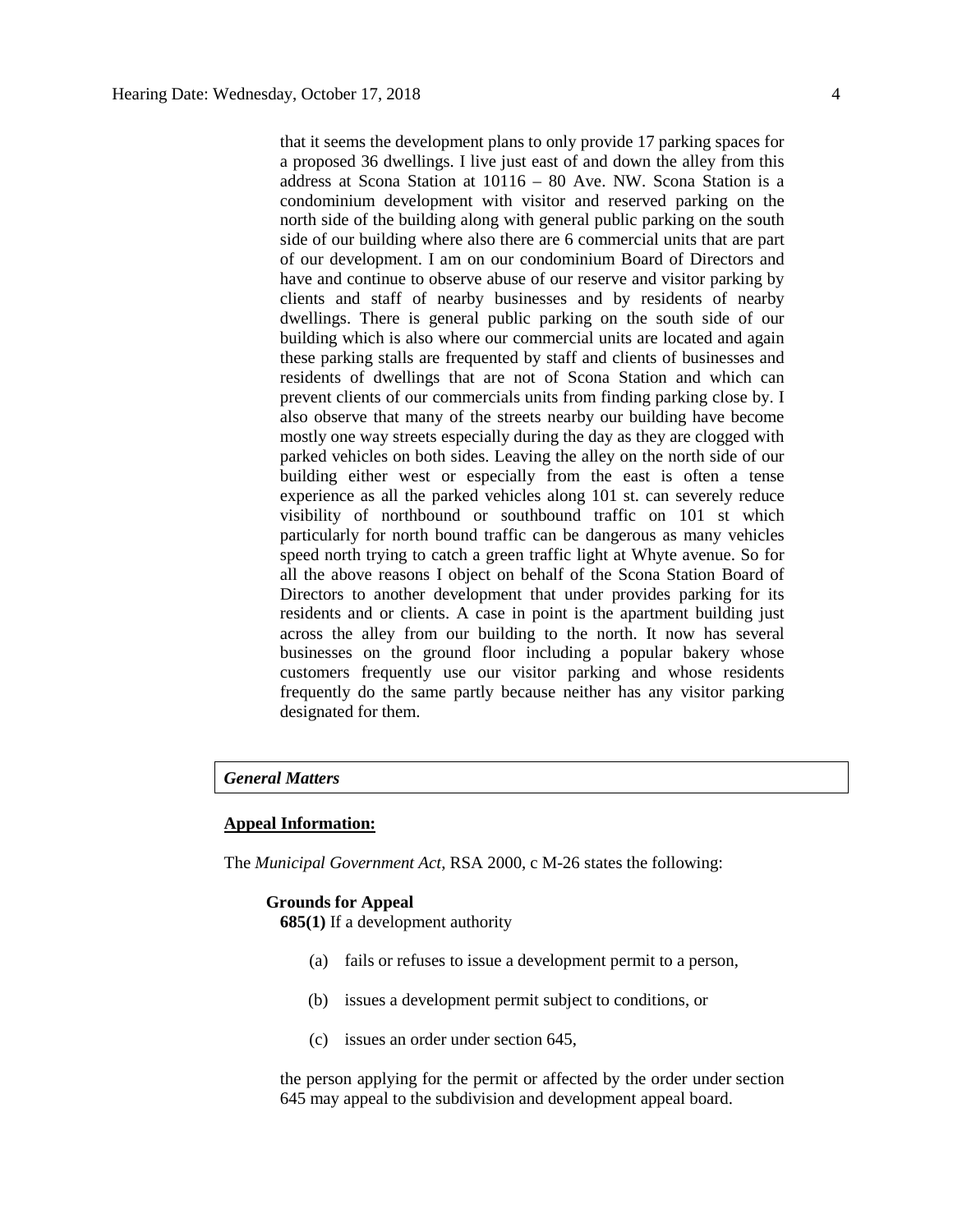**(2)** In addition to an applicant under subsection (1), any person affected by an order, decision or development permit made or issued by a development authority may appeal to the subdivision and development appeal board.

#### **Appeals**

**686(1)** A development appeal to a subdivision and development appeal board is commenced by filing a notice of the appeal, containing reasons, with the board,

- (a) in the case of an appeal made by a person referred to in section 685(1)
	- (i) with respect to an application for a development permit,
		- (A) within 21 days after the date on which the written decision is given under section 642, or
		- (B) if no decision is made with respect to the application within the 40-day period, or within any extension of that period under section 684, within 21 days after the date the period or extension expires,
		- or
	- (ii) with respect to an order under section 645, within 21 days after the date on which the order is made, or
- (b) in the case of an appeal made by a person referred to in section 685(2), within 21 days after the date on which the notice of the issuance of the permit was given in accordance with the land use bylaw.

**685(4)** Despite subsections (1), (2) and (3), if a decision with respect to a development permit application in respect of a direct control district

- (a) …
- (b) is made by a development authority, the appeal is limited to whether the development authority followed the directions of council, and if the subdivision and development appeal board finds that the development authority did not follow the directions it may, in accordance with the directions, substitute its decision for the development authority's decision.

## **General Provisions from the** *Edmonton Zoning Bylaw:*

Section 1 of the **DC1 (Historic West Ritchie) Direct Development Control Provision** (the "**DC1**") states that the **purpose** of this Provision is: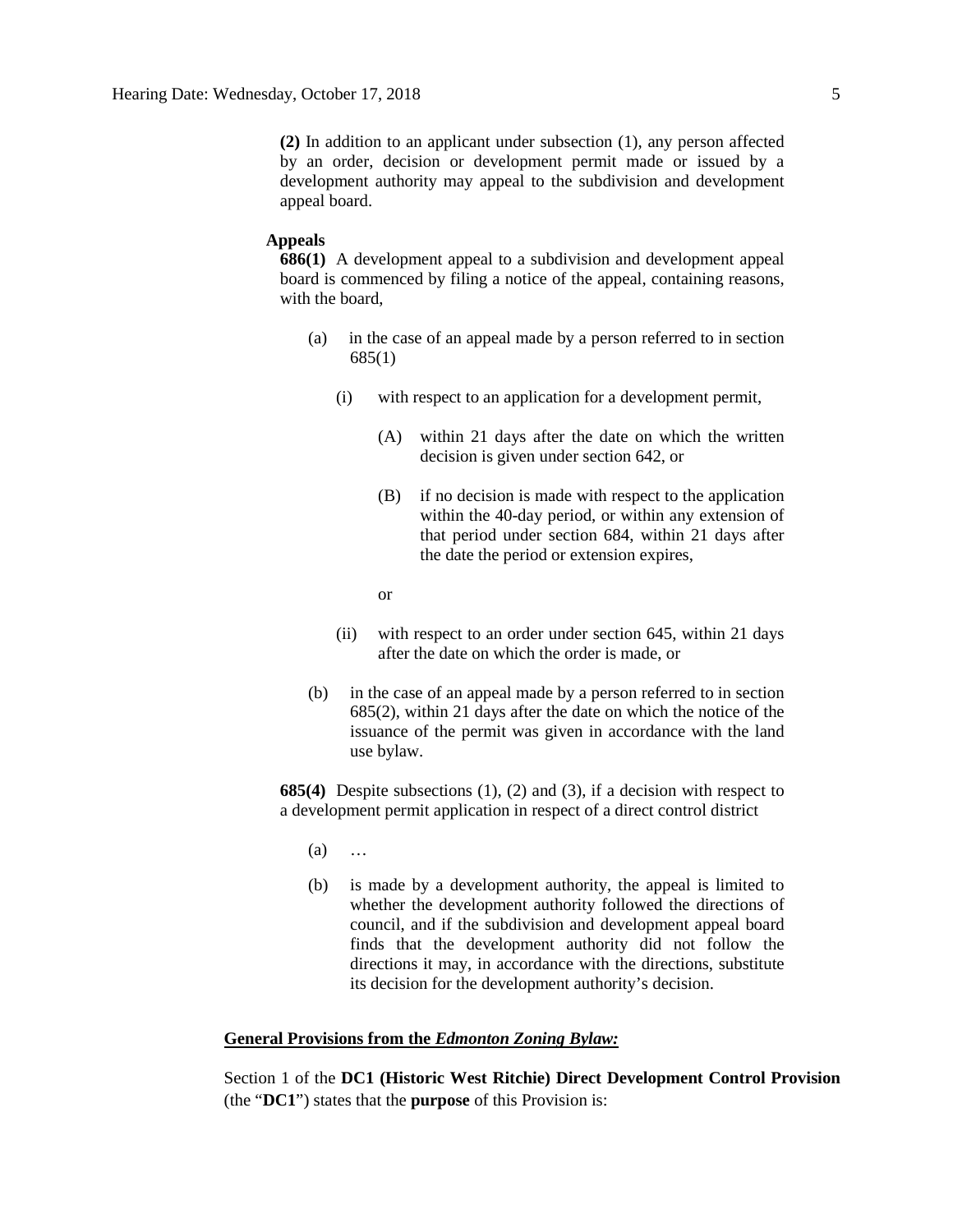to preserve the unique architectural character of a portion of 81 avenue, provide for new commercial and compatible mixed use development opportunities and if possible preserve the view of the historic Canadian Pacific Railway (CPR) station to the west. This provision creates a unique pedestrian commercial shopping district while ensuring future development is compatible with the character of buildings with historic false Façades.

Section 3 of the **DC1** provides the following with respect to *Permitted and Discretionary Uses*:

Permitted and Discretionary Uses in this Provision shall be as prescribed in the (CB2) General Business Zone with the addition of Live Work Units as a Permitted Use.

Under section 340.2(12), **General Retail Stores** is a **Permitted Use** in the **(CB2) General Business Zone**.

Under Section 7.4(24), **General Retail Stores** means:

development used for the retail or consignment sale of new goods or merchandise within an enclosed building, not including the sale of gasoline, heavy agricultural and industrial equipment, alcoholic beverages, or goods sold wholesale. Accessory Uses may include the assembly or repair of products sold on Site, or minor public services such as postal services or pharmacies. This Use does not include Aircraft Sales/Rentals, Automotive and Minor Recreation Vehicle Sales/Rentals, Cannabis Retail Sales, Flea Market, Gas Bars, Greenhouses, Plant Nurseries and Garden Centres, Pawn Stores, Major Alcohol Sales, Minor Alcohol Sales, Major Service Stations, Minor Service Stations, Secondhand Stores, and Warehouse Sales.

Under section 340.3(2), **Apartment Housing** is a **Discretionary Use** in the **(CB2) General Business Zone.**

Under Section 7.2(1), **Apartment Housing** means:

development consisting of one or more Dwellings contained within a building in which the Dwellings are arranged in any horizontal or vertical configuration, which does not conform to the definition of any other Residential Use.

Section 4(a) of the **DC1** provides the following with respect to *Development and Design Regulations*:

> a. Except as modified below, development regulations in this Provision shall be as prescribed in the (CB2) General Business Zone and as modified by the Pedestrian Commercial Shopping Street Overlay, notwithstanding subsection 800.2(2)(a) of the Zoning Bylaw.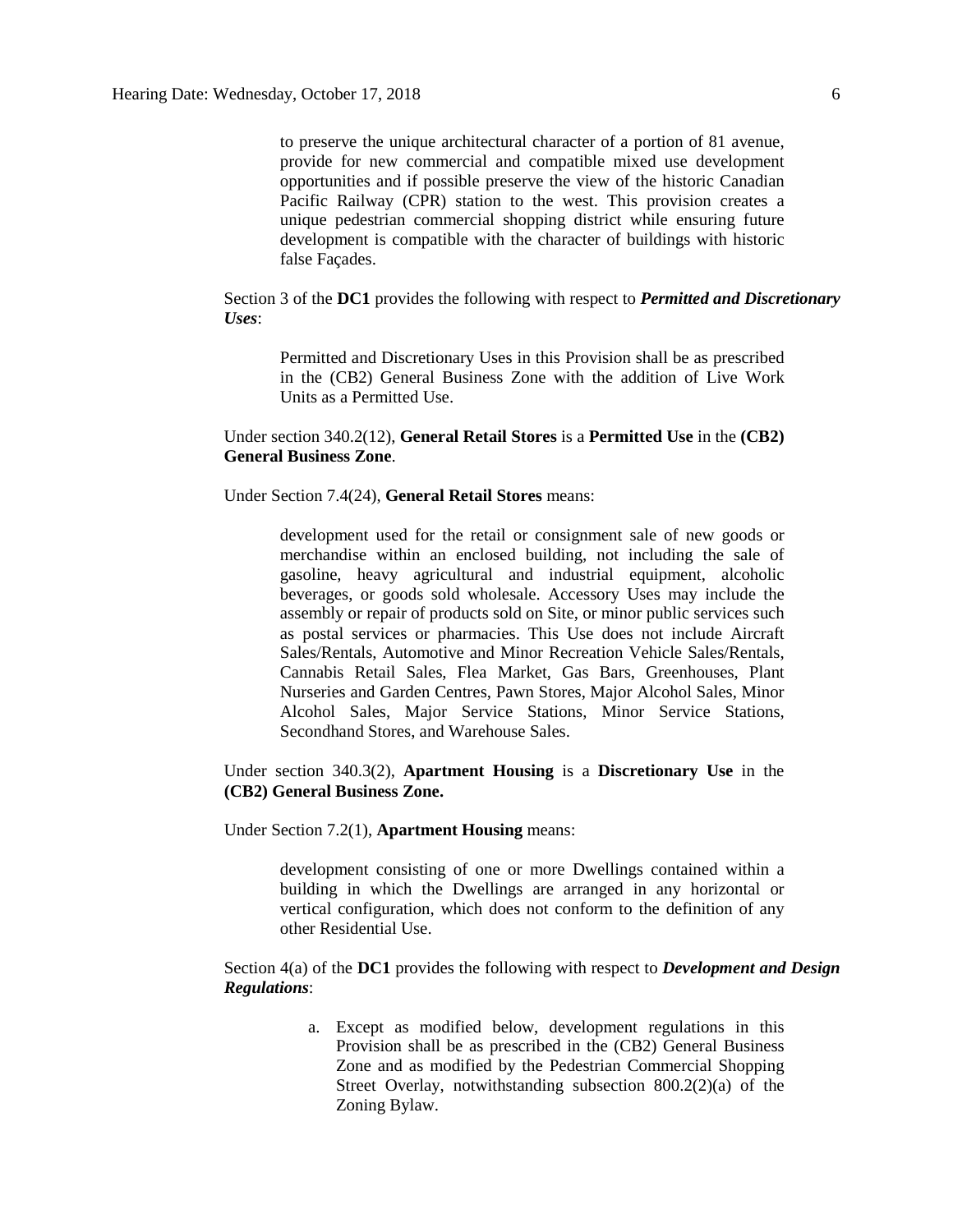## *Discretionary Use*

…

Section 12.4(1) states the following with respect to *Class B Discretionary Development*:

this class includes all developments for which applications are required and are for a Discretionary Use or require a variance to any of the regulations of this Bylaw. This class of Development Permit also includes all applications on Sites designated Direct Control not noted in Section 12.3.

### **Development Officer's Determination**

**Discretionary Development - The Site is designated as a Direct Development Control Provision Historic West Ritchie (DC1 - Bylaw 15811). (Section 12.4)**

**Discretionary Use - Apartment Housing is approved as a Discretionary Use (Section 3 of the DC1 provision and Section 340.3.2).** [unedited]

#### *Parking*

Section 819.3(11) of the **Main Streets Overlay** (formerly the *Pedestrian Commercial Shopping Street Overlay*) states "The minimum number of off-street parking spaces required shall be in accordance with Section 54, Schedule 1C."

| Schedule 1(C) Transit Oriented Development and Main Streets Overlay |                                                                           |  |  |  |  |
|---------------------------------------------------------------------|---------------------------------------------------------------------------|--|--|--|--|
|                                                                     | Use of Building or   Minimum or Maximum Number of Parking Spaces Required |  |  |  |  |
| <b>Site</b>                                                         |                                                                           |  |  |  |  |
|                                                                     | <b>Residential and Residential-Related Uses</b>                           |  |  |  |  |
| Area of application                                                 | Where the following Uses are outside of the boundary of 54.2              |  |  |  |  |
|                                                                     | Schedule $1(B)$ but are located within:                                   |  |  |  |  |
|                                                                     |                                                                           |  |  |  |  |
|                                                                     | . 600 metres of an existing LRT station, or a future LRT station          |  |  |  |  |
|                                                                     | with the most recent version of a Council-approved Concept                |  |  |  |  |
|                                                                     | Plan;                                                                     |  |  |  |  |
|                                                                     | • 600 metres of an existing Transit Centre, or a future Transit           |  |  |  |  |
|                                                                     | Centre with the most recent version of a Council-approved                 |  |  |  |  |
|                                                                     | Concept Plan;                                                             |  |  |  |  |
|                                                                     | · 150 metres of a Transit Avenue; or                                      |  |  |  |  |
|                                                                     | the boundaries shown in the Main Streets Overlay Section                  |  |  |  |  |
|                                                                     | 819.2,                                                                    |  |  |  |  |
|                                                                     |                                                                           |  |  |  |  |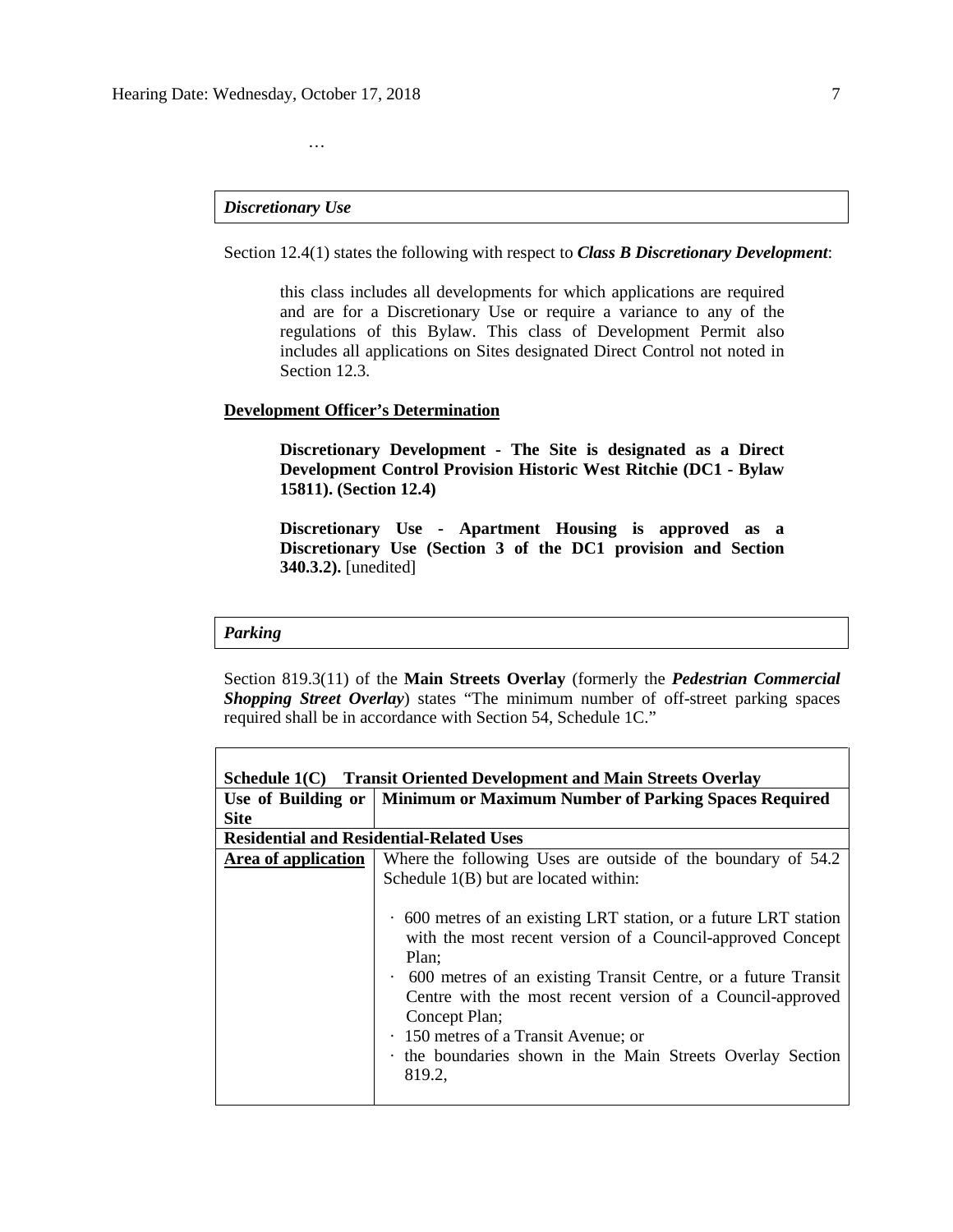|                                        | the minimum and maximum parking requirements shown below<br>shall apply, except Schedule 1(A) shall apply for Residential and<br>Residential-Related Uses not listed here.                                                                                                                                                                                                                                                                                                |                    |                |  |  |  |
|----------------------------------------|---------------------------------------------------------------------------------------------------------------------------------------------------------------------------------------------------------------------------------------------------------------------------------------------------------------------------------------------------------------------------------------------------------------------------------------------------------------------------|--------------------|----------------|--|--|--|
|                                        | For the purpose of Schedule $1(C)$ , measurements shall be made<br>from the nearest point of the LRT station, Transit Centre, or<br>Transit Avenue to the Site Boundary where the Use(s) are to be<br>located. Where a LRT station or Transit Centre exists in concept<br>only, the radius shall be measured from the centre of the proposed<br>location on the concept diagrams, or of the nearest roadway<br>intersection at the discretion of the Development Officer. |                    |                |  |  |  |
| 1. Apartment<br><b>Housing Stacked</b> | In Core and Mature neighbourhoods, as identified in Edmonton's<br>Municipal Development Plan, Bylaw 15100, excluding the                                                                                                                                                                                                                                                                                                                                                  |                    |                |  |  |  |
| <b>Row Housing</b>                     | Downtown Special Area:                                                                                                                                                                                                                                                                                                                                                                                                                                                    |                    |                |  |  |  |
|                                        | Minimum and Maximum Parking Spaces per Dwelling size                                                                                                                                                                                                                                                                                                                                                                                                                      |                    |                |  |  |  |
|                                        | <b>Dwelling Size</b>                                                                                                                                                                                                                                                                                                                                                                                                                                                      | Minimum            | Maximum        |  |  |  |
|                                        | Studio<br>1 Bedroom Dwelling                                                                                                                                                                                                                                                                                                                                                                                                                                              | $0.5\,$<br>$0.5\,$ | 1.0            |  |  |  |
|                                        | 2 Bedroom Dwelling                                                                                                                                                                                                                                                                                                                                                                                                                                                        | 0.75               | $1.0\,$<br>1.5 |  |  |  |
|                                        | 3 or more Bedroom Dwelling                                                                                                                                                                                                                                                                                                                                                                                                                                                | 1.0                | 1.75           |  |  |  |
|                                        |                                                                                                                                                                                                                                                                                                                                                                                                                                                                           |                    |                |  |  |  |
|                                        | In all other neighbourhoods:                                                                                                                                                                                                                                                                                                                                                                                                                                              |                    |                |  |  |  |
|                                        | Minimum and Maximum Parking Spaces per Dwelling size                                                                                                                                                                                                                                                                                                                                                                                                                      |                    |                |  |  |  |
|                                        | <b>Dwelling Size</b>                                                                                                                                                                                                                                                                                                                                                                                                                                                      | Minimum            | Maximum        |  |  |  |
|                                        | Studio                                                                                                                                                                                                                                                                                                                                                                                                                                                                    | 0.7                | 1.0            |  |  |  |
|                                        | 1 Bedroom Dwelling                                                                                                                                                                                                                                                                                                                                                                                                                                                        | 0.8                | 1.0            |  |  |  |
|                                        | 2 Bedroom Dwelling                                                                                                                                                                                                                                                                                                                                                                                                                                                        | 1.0                | 1.5            |  |  |  |
|                                        | 3 or more Bedroom Dwelling                                                                                                                                                                                                                                                                                                                                                                                                                                                | 1.25               | 1.75           |  |  |  |
|                                        | Visitor parking shall be provided at a minimum rate of 0 visitor<br>parking spaces for the first 7 Dwellings, and 1 visitor parking<br>space per 7 Dwellings thereafter. Visitor parking must be readily<br>available to the primary building entrance for each multi-unit<br>residential building on Site, and be clearly identified as visitor<br>parking, to the satisfaction of the Development Officer.                                                              |                    |                |  |  |  |
|                                        | Non-Residential and non-Residential-Related Uses                                                                                                                                                                                                                                                                                                                                                                                                                          |                    |                |  |  |  |
| Area of application                    | Where the following Uses are outside of the boundary of 54.2<br>Schedule 1(B) but are located within:                                                                                                                                                                                                                                                                                                                                                                     |                    |                |  |  |  |
|                                        | 200 metres of an existing LRT station or a future LRT station<br>with the most recent version of a Council-approved Concept<br>Plan;                                                                                                                                                                                                                                                                                                                                      |                    |                |  |  |  |
|                                        | 200 metres of an existing Transit Centre or a future Transit<br>$\bullet$<br>Centre with the most recent version of a Council-approved<br>Concept Plan;                                                                                                                                                                                                                                                                                                                   |                    |                |  |  |  |
|                                        | 150 metres of a Transit Avenue; or                                                                                                                                                                                                                                                                                                                                                                                                                                        |                    |                |  |  |  |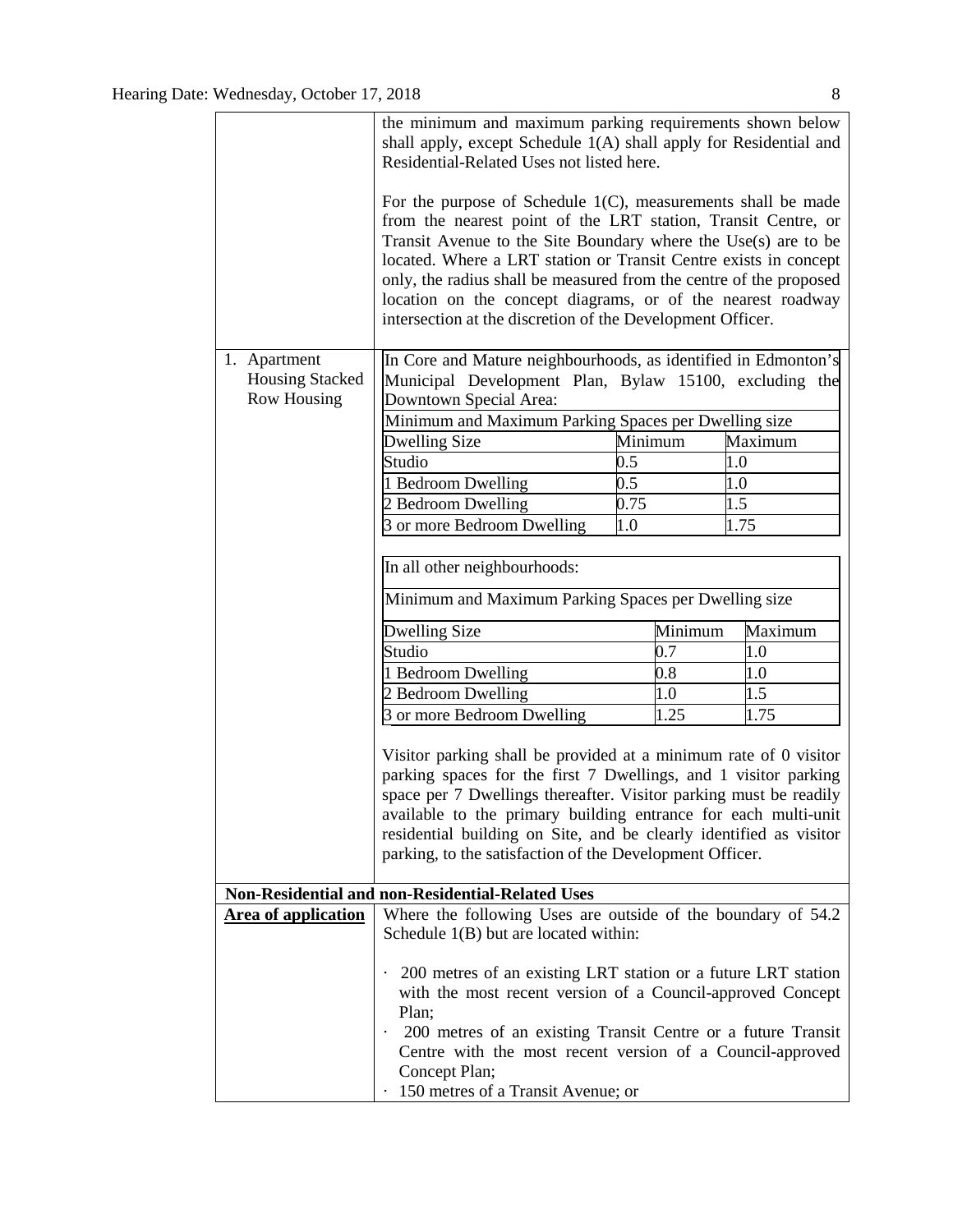|                                       | the boundaries shown in the Main Streets Overlay, Section<br>819.2,                                                                                                                                                                                                                                                                                                                                                                                                       |
|---------------------------------------|---------------------------------------------------------------------------------------------------------------------------------------------------------------------------------------------------------------------------------------------------------------------------------------------------------------------------------------------------------------------------------------------------------------------------------------------------------------------------|
|                                       | the minimum and maximum parking requirements shown below<br>shall apply.                                                                                                                                                                                                                                                                                                                                                                                                  |
|                                       | For the purpose of Schedule $1(C)$ , measurements shall be made<br>from the nearest point of the LRT station, Transit Centre, or<br>Transit Avenue to the Site Boundary where the Use(s) are to be<br>located. Where a LRT station or Transit Centre exists in concept<br>only, the radius shall be measured from the centre of the proposed<br>location on the concept diagrams, or of the nearest roadway<br>intersection at the discretion of the Development Officer. |
| 7. All other non-<br>residential Uses | 1 parking space per 100.0 square metres of Floor Area                                                                                                                                                                                                                                                                                                                                                                                                                     |

## **Development Officer's Determination**

**Parking - The site has 17 onsite parking spaces, instead of 35 (Section 819.3.8.c of the Pedestrian Commercial Shopping Street Overlay, and Section 54.2, Schedule 1.c.1). NOTE: The proposed parking variance and submitted parking justification has been reviewed by Subdivision Planning (Transportation), and Subdivision Planning is satisfied that the proposed development meets its multimodal transportation requirements, including parking.** [unedited]

#### *Stepback*

Section 4.d.iv of the **DC1** states:

Notwithstanding subsection 819.3(6) of this Bylaw, in multi-Storey buildings there shall be a minimum 2.5 metres Stepback above the first Storey to give prominence to the false Façade.

Section 4.d.viii of the **DC1** states:

Alternative architecture that is not completely compliant with Clauses 4(d)(ii–vi) above shall be considered at the discretion of the City of Edmonton's Development Officer and Heritage Planner, provided that it compliments and otherwise does not conflict with the existing character of the historic false Façades within this area.

Under section 6.1, **Façade** means:

the exterior outward face of a building. Typically, the façade of interest is that surface that serves as the front of that building and faces a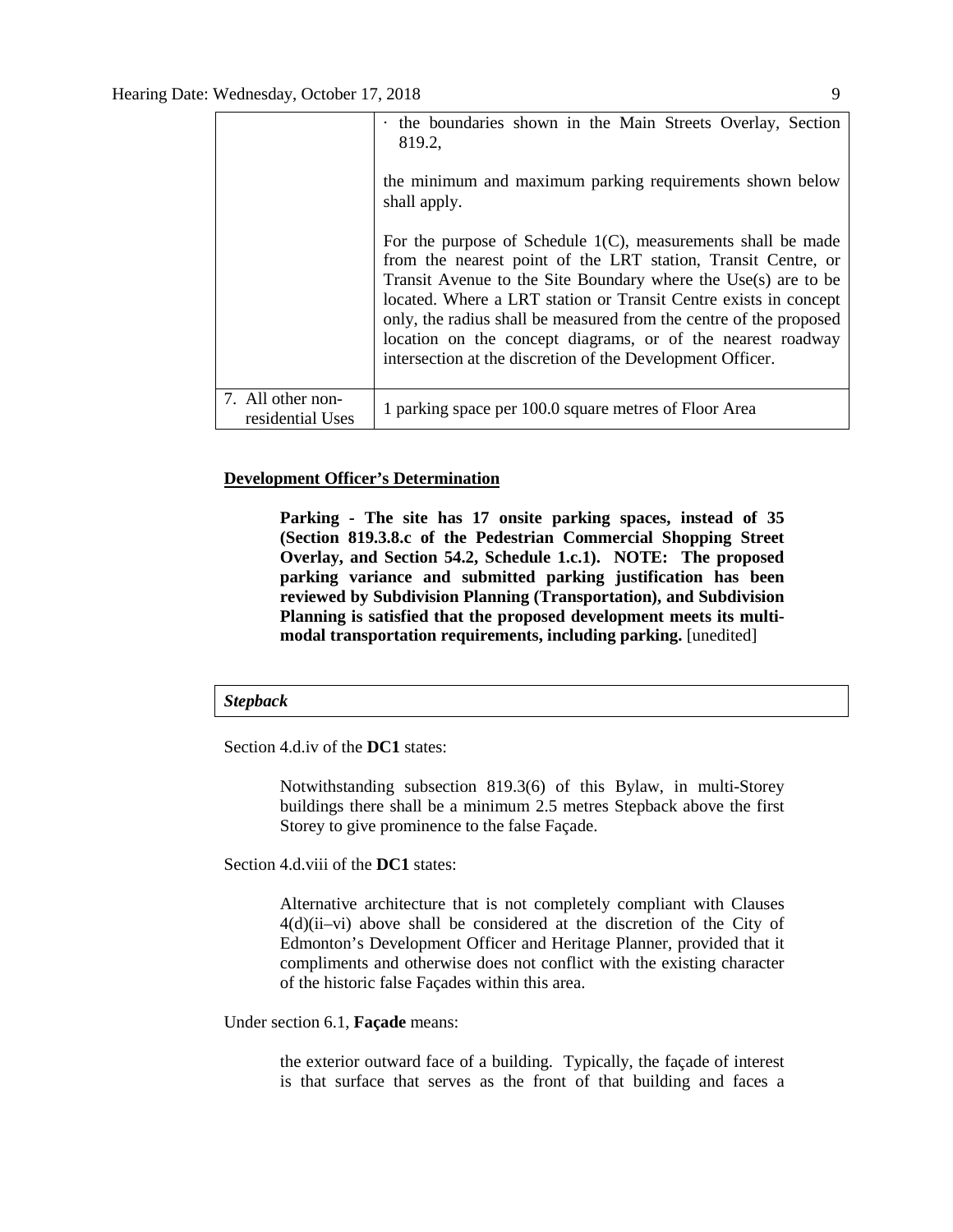building's primary street. Buildings on the corner of two streets or a street and an alley present two public façades.

Under section 6.1, **Stepback** means "the horizontal distance a building façade is stepped back, on a horizontal plane, from the building façade immediately below it."

#### **Development Officer's Determination**

**Upper floor Stepback - The upper floors are not Stepped back 2.5m from the facade of the first Storey abutting 81 Avenue (Section 4.d.iv). NOTE: Variance granted in accordance to Section 4.d.viii of the DC1 provision. The proposed development has been reviewed and supported by the Heritage Officer.** [unedited]

*Non-conforming building*

The *Municipal Government Act*, RSA 2000, c M-26 states the following:

#### **Non-conforming use and non-conforming buildings**

**643(1)** If a development permit has been issued on or before the day on which a land use bylaw or a land use amendment bylaw comes into force in a municipality and the bylaw would make the development in respect of which the permit was issued a non-conforming use or non-conforming building, the development permit continues in effect in spite of the coming into force of the bylaw.

**(2)** A non-conforming use of land or a building may be continued but if that use is discontinued for a period of 6 consecutive months or more, any future use of the land or building must conform with the land use bylaw then in effect.

**(3)** A non-conforming use of part of a building may be extended throughout the building but the building, whether or not it is a nonconforming building, may not be enlarged or added to and no structural alterations may be made to it or in it.

**(4)** A non-conforming use of part of a lot may not be extended or transferred in whole or in part to any other part of the lot and no additional buildings may be constructed on the lot while the nonconforming use continues.

**(5)** A non-conforming building may continue to be used but the building may not be enlarged, added to, rebuilt or structurally altered except

- (a) to make it a conforming building,
- (b) for routine maintenance of the building, if the development authority considers it necessary, or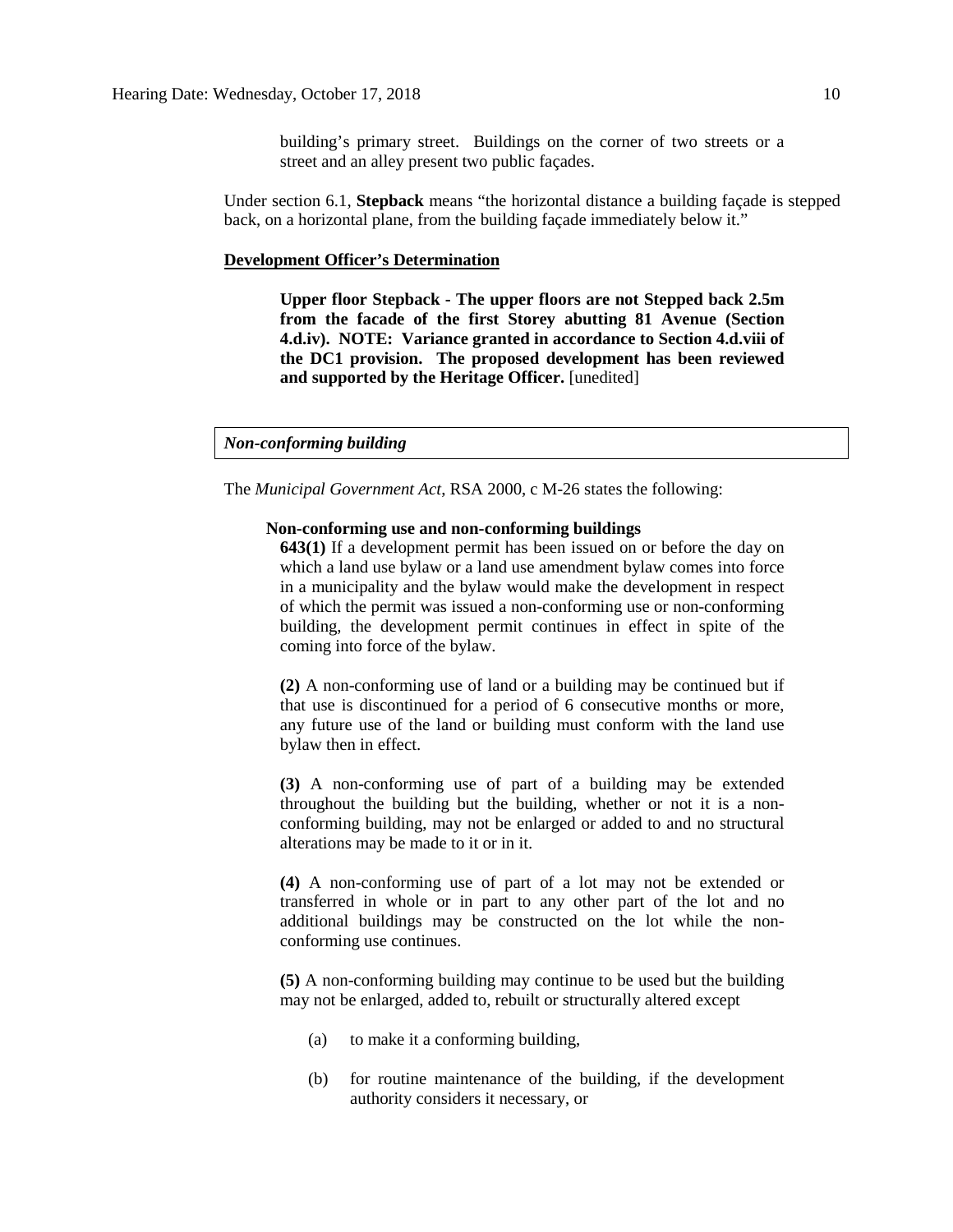(c) in accordance with a land use bylaw that provides minor variance powers to the development authority for the purposes of this section.

**(6)** If a non-conforming building is damaged or destroyed to the extent of more than 75percent of the value of the building above its foundation, the building may not be repaired or rebuilt except in accordance with the land use bylaw.

**(7)** The land use or the use of a building is not affected by a change of ownership or tenancy of the land or building.

### Section 11.3(2) states the following with respect to **Variance to Regulations**:

The Development Officer may approve, with or without conditions as a Class B Discretionary Development, an enlargement, alteration or addition to a non-conforming building if the non-conforming building complies with the Uses prescribed for that land in this Bylaw and the proposed development would not, in their opinion:

- a. unduly interfere with the amenities of the neighbourhood; or
- b. materially interfere with or affect the use, enjoyment or value of neighbouring properties.

Section 819.3(2) of the **Main Streets Overlay** states:

A Setback of 1.0 m shall be required where a Site Abuts a public roadway, other than a Lane. The 1.0 m Setback shall be paved and visually incorporated into the public Walkway to the satisfaction of the Development Officer in consultation with Integrated Infrastructure Services. The Development Officer may allow this Setback to be increased to a maximum of 2.5 m to accommodate street related activities that contribute to the pedestrian-oriented shopping character of the area. Buildings may project to the front and side property lines above 4.0 m in Height.

Section 819.3(3) states:

Notwithstanding 819.3.2, buildings may be built to the property line that Abuts a public roadway other than a Lane, provided the width of the public walkway is a minimum distance of 4.7 m from curb to property line.

Under section 6.1, **Setback** means "the distance that a development or a specified portion of it, must be set back from a property line. A Setback is not a Yard, Amenity Space, or Separation Space."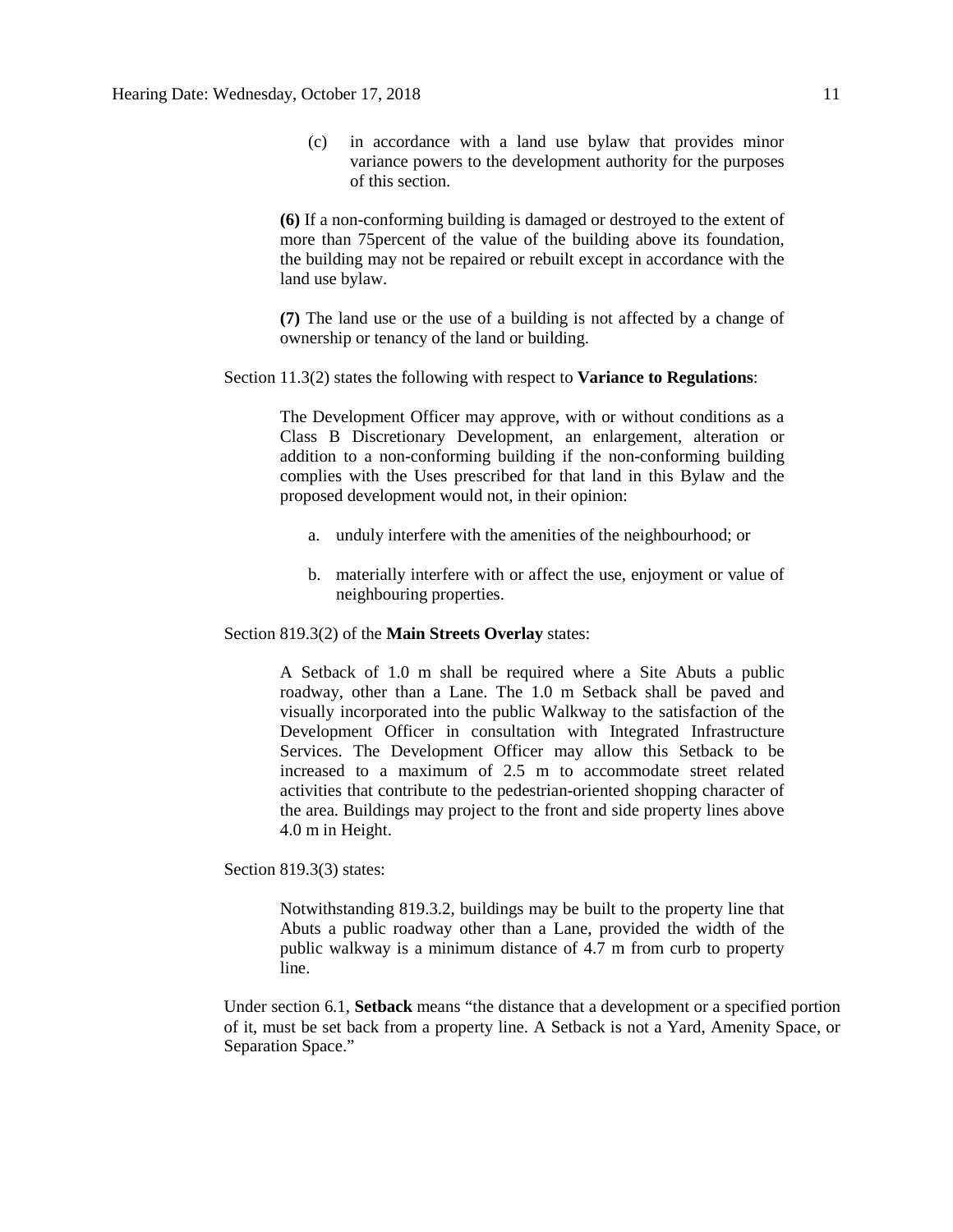## **Development Officer's Determination**

**Non-conforming building - In accordance with Section 11.3.2, the proposed addition to a non-conforming building is allowed. NOTE: The existing single storey building has a non-conforming Setback abutting 81 Avenue (3.0m instead of 0m).** [unedited]

Notice to Applicant/Appellant

Provincial legislation requires that the Subdivision and Development Appeal Board issue its official decision in writing within fifteen days of the conclusion of the hearing.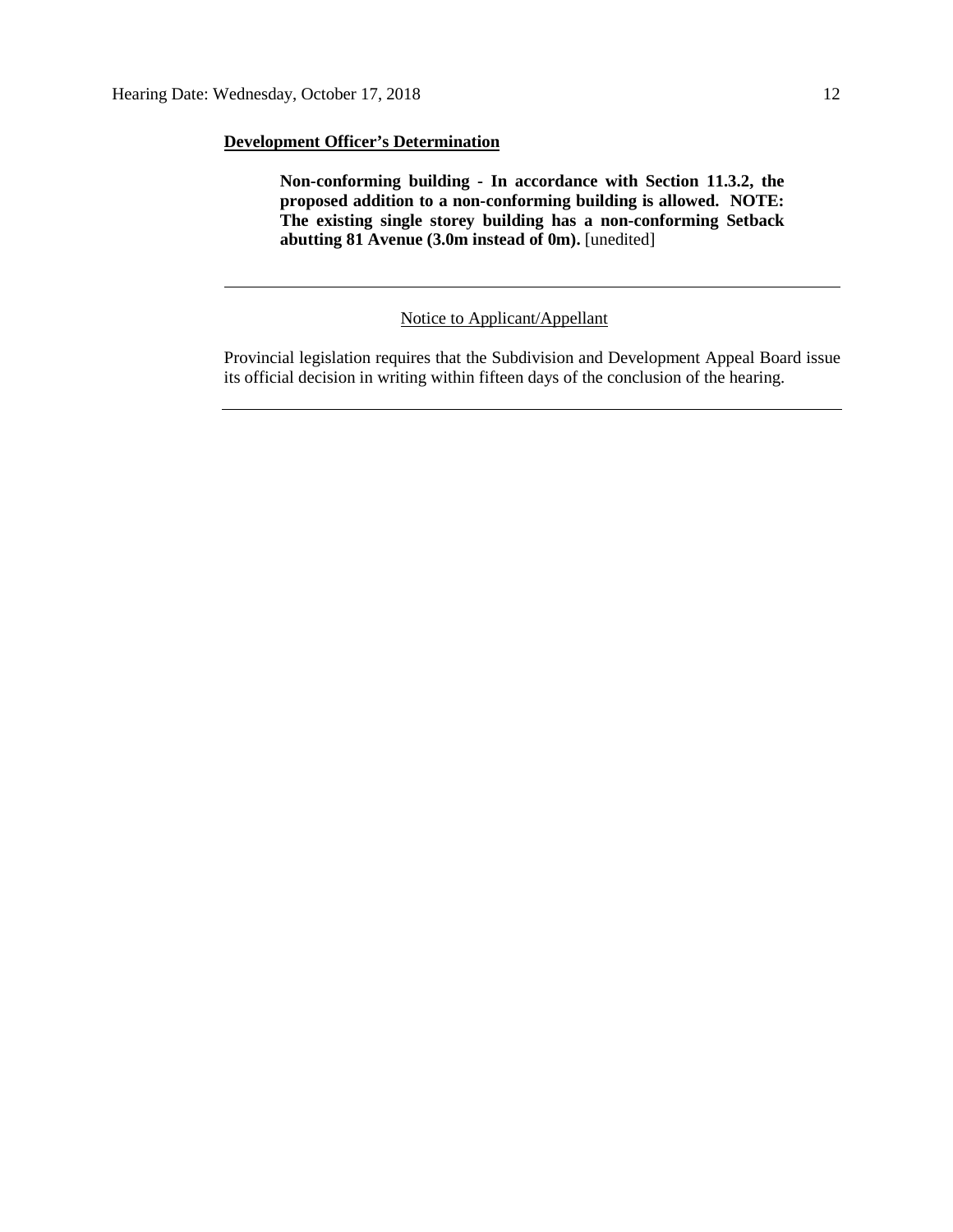| <b>monton</b>                                                                                                                                                                                                                                | Project Number: 261326257-002<br>Application Date:<br>JAN 22, 2018<br>Printed:<br>September 19, 2018 at 8:11 AM<br>Page:<br>$1$ of $4$ |  |  |  |  |
|----------------------------------------------------------------------------------------------------------------------------------------------------------------------------------------------------------------------------------------------|----------------------------------------------------------------------------------------------------------------------------------------|--|--|--|--|
|                                                                                                                                                                                                                                              | <b>Major Development Permit</b>                                                                                                        |  |  |  |  |
| This document is a record of a Development Permit application, and a record of the decision for the undertaking described below, subject to<br>the limitations and conditions of this permit, of the Edmonton Zoning Bylaw 12800 as amended. |                                                                                                                                        |  |  |  |  |
| Applicant                                                                                                                                                                                                                                    | Property Address(es) and Legal Description(s)<br>10145 - 81 AVENUE NW                                                                  |  |  |  |  |
|                                                                                                                                                                                                                                              | Plan I Blk 51 Lots 1-3                                                                                                                 |  |  |  |  |
|                                                                                                                                                                                                                                              |                                                                                                                                        |  |  |  |  |
| <b>Scope of Permit</b><br>To construct interior / exterior alterations to an existing Commercial building (General Retail), and to contruct a second, third and<br>fourth Storey Apartment Housing addition (36 Dwellings).                  |                                                                                                                                        |  |  |  |  |
| <b>Permit Details</b>                                                                                                                                                                                                                        |                                                                                                                                        |  |  |  |  |
| Class of Permit: Class B                                                                                                                                                                                                                     | Contact Person:                                                                                                                        |  |  |  |  |
| Gross Floor Area (sq.m.): 1032                                                                                                                                                                                                               | Lot Grading Needed?: N                                                                                                                 |  |  |  |  |
| New Sewer Service Required: Y<br>Site Area (sq. m.):                                                                                                                                                                                         | NumberOfMainFloorDwellings: 0<br>Stat, Plan Overlay/Annex Area; (none)                                                                 |  |  |  |  |
| I/We certify that the above noted details are correct.                                                                                                                                                                                       |                                                                                                                                        |  |  |  |  |
| Applicant signature:                                                                                                                                                                                                                         |                                                                                                                                        |  |  |  |  |
| Approved<br>Issue Date: Aug 27, 2018 Development Authority: BACON, KIRK                                                                                                                                                                      |                                                                                                                                        |  |  |  |  |
|                                                                                                                                                                                                                                              |                                                                                                                                        |  |  |  |  |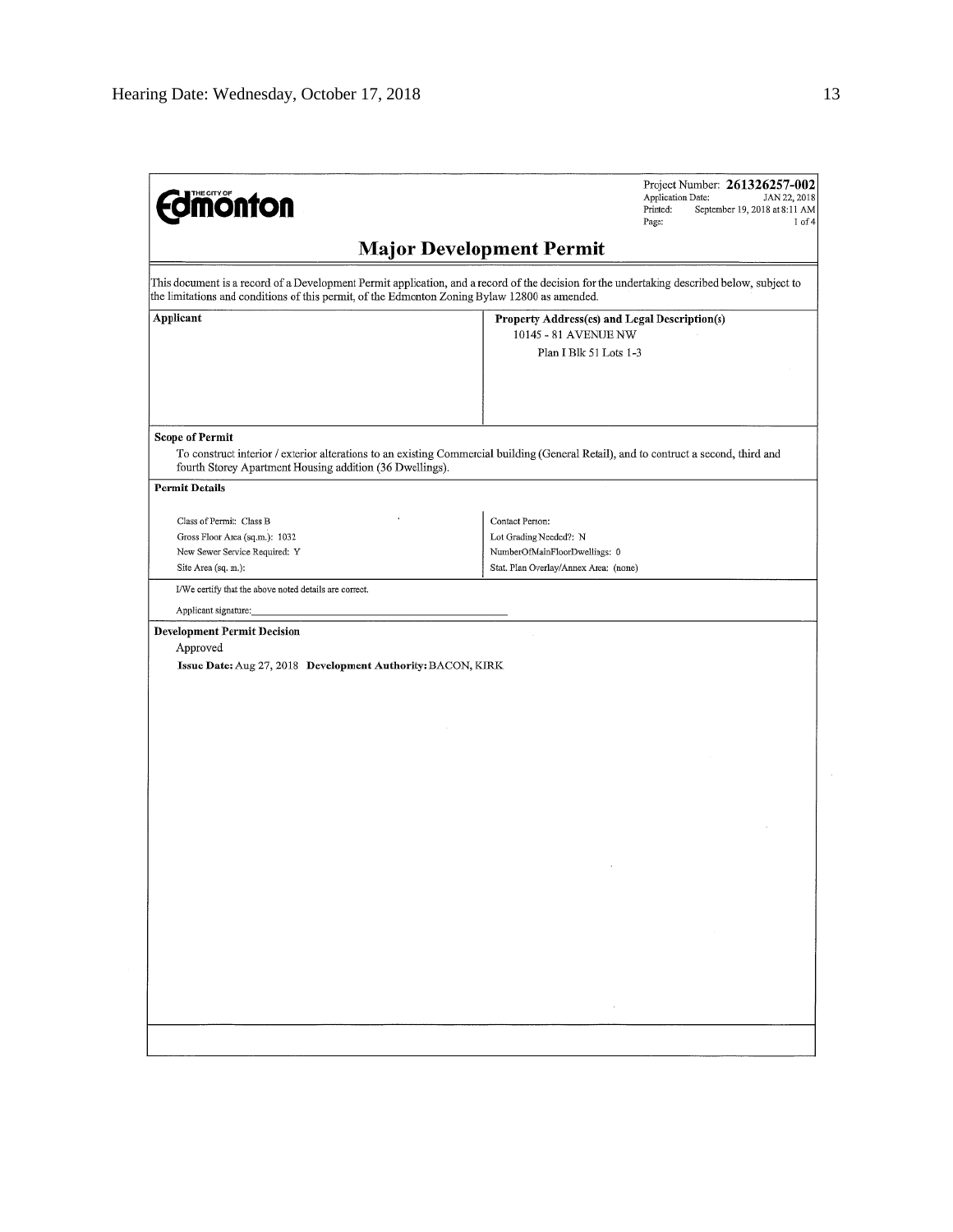| <b>monton</b>                                                                                                                                                                                                                                                                                                                                                                                                                                                     |                                               |                           |                 | Project Number: 261326257-002<br>Application Date:<br>JAN 22, 2018<br>Printed:<br>September 19, 2018 at 8:11 AM<br>$4$ of $4$<br>Page:                                                                                                                         |  |  |  |  |
|-------------------------------------------------------------------------------------------------------------------------------------------------------------------------------------------------------------------------------------------------------------------------------------------------------------------------------------------------------------------------------------------------------------------------------------------------------------------|-----------------------------------------------|---------------------------|-----------------|----------------------------------------------------------------------------------------------------------------------------------------------------------------------------------------------------------------------------------------------------------------|--|--|--|--|
| <b>Major Development Permit</b>                                                                                                                                                                                                                                                                                                                                                                                                                                   |                                               |                           |                 |                                                                                                                                                                                                                                                                |  |  |  |  |
|                                                                                                                                                                                                                                                                                                                                                                                                                                                                   | easements that might be attached to the Site. |                           |                 |                                                                                                                                                                                                                                                                |  |  |  |  |
| <b>Variances</b><br>Discretionary Development - The Site is designated as a Direct Development Control Provision Historic West Ritchie (DC1 -<br>Bylaw 15811). (Section 12.4)                                                                                                                                                                                                                                                                                     |                                               |                           |                 |                                                                                                                                                                                                                                                                |  |  |  |  |
| Discretionary Use - Apartment Housing is approved as a Discretionary Use (Section 3 of the DC1 provision and Section 340.3.2).                                                                                                                                                                                                                                                                                                                                    |                                               |                           |                 |                                                                                                                                                                                                                                                                |  |  |  |  |
| Parking - The site has 17 onsite parking spaces, instead of 35 (Section 819.3.8.c of the Pedestrian Commercial Shopping Street<br>Overlay, and Section 54.2, Schedule 1.c.1). NOTE: The proposed parking variance and submitted parking justification has been<br>reviewed by Subdivision Planning (Transportation), and Subdivision Planning is satisfied that the proposed development meets its<br>multi-modal transportation requirements, including parking. |                                               |                           |                 |                                                                                                                                                                                                                                                                |  |  |  |  |
| reviewed and supported by the Heritage Officer.                                                                                                                                                                                                                                                                                                                                                                                                                   |                                               |                           |                 | Upper floor Stepback - The upper floors are not Stepped back 2.5m from the facade of the first Storey abutting 81 Avenue (Section<br>4.d.iv). NOTE: Variance granted in accordance to Section 4.d.viii of the DC1 provision. The proposed development has been |  |  |  |  |
|                                                                                                                                                                                                                                                                                                                                                                                                                                                                   |                                               |                           |                 | Non-conforming building - In accordance with Section 11.3.2, the proposed addition to a non-conforming building is allowed.<br>NOTE: The existing single storey building has a non-conforming Setback abutting 81 Avenue (3.0m instead of 0m).                 |  |  |  |  |
| <b>Rights of Appeal</b><br>Amendment Act.<br>Notice Period Begins: Sep 04, 2018                                                                                                                                                                                                                                                                                                                                                                                   |                                               | <b>Ends:</b> Sep 25, 2018 |                 | This approval is subject to the right of appeal as outlined in Chapter 24, Section 683 through 689 of the Municipal Government                                                                                                                                 |  |  |  |  |
| Fees                                                                                                                                                                                                                                                                                                                                                                                                                                                              |                                               |                           |                 |                                                                                                                                                                                                                                                                |  |  |  |  |
|                                                                                                                                                                                                                                                                                                                                                                                                                                                                   | <b>Fee Amount</b>                             | Amount Paid               | Receipt#        | Date Paid                                                                                                                                                                                                                                                      |  |  |  |  |
| Dev. Application Fee for GFA                                                                                                                                                                                                                                                                                                                                                                                                                                      | \$576.00                                      | \$576.00                  | 04760557        | Jan 24, 2018                                                                                                                                                                                                                                                   |  |  |  |  |
| Development Permit Inspection Fee                                                                                                                                                                                                                                                                                                                                                                                                                                 | \$510.00                                      | \$510.00                  | 04760557        | Jan 24, 2018                                                                                                                                                                                                                                                   |  |  |  |  |
| Dev. Application Fee # of dwelling<br>units                                                                                                                                                                                                                                                                                                                                                                                                                       | \$2,400.00                                    | \$2,400.00                | 04760557        | Jan 24, 2018                                                                                                                                                                                                                                                   |  |  |  |  |
| Major Dev. Application Fee                                                                                                                                                                                                                                                                                                                                                                                                                                        | \$948.00                                      | \$948.00                  | 04760557        | Jan 24, 2018                                                                                                                                                                                                                                                   |  |  |  |  |
| Sanitary Sewer Trunk Fund 2012+                                                                                                                                                                                                                                                                                                                                                                                                                                   | \$41,868.00                                   |                           |                 |                                                                                                                                                                                                                                                                |  |  |  |  |
| Total GST Amount:                                                                                                                                                                                                                                                                                                                                                                                                                                                 | \$0.00                                        |                           |                 |                                                                                                                                                                                                                                                                |  |  |  |  |
| Totals for Permit:                                                                                                                                                                                                                                                                                                                                                                                                                                                | \$46,302.00                                   | \$4,434.00                |                 |                                                                                                                                                                                                                                                                |  |  |  |  |
| $($ \$41,868.00 outstanding $)$                                                                                                                                                                                                                                                                                                                                                                                                                                   |                                               |                           |                 |                                                                                                                                                                                                                                                                |  |  |  |  |
|                                                                                                                                                                                                                                                                                                                                                                                                                                                                   |                                               |                           |                 |                                                                                                                                                                                                                                                                |  |  |  |  |
|                                                                                                                                                                                                                                                                                                                                                                                                                                                                   |                                               |                           |                 |                                                                                                                                                                                                                                                                |  |  |  |  |
|                                                                                                                                                                                                                                                                                                                                                                                                                                                                   |                                               |                           |                 |                                                                                                                                                                                                                                                                |  |  |  |  |
|                                                                                                                                                                                                                                                                                                                                                                                                                                                                   |                                               |                           | $\sim 10^{-11}$ |                                                                                                                                                                                                                                                                |  |  |  |  |
|                                                                                                                                                                                                                                                                                                                                                                                                                                                                   |                                               |                           |                 |                                                                                                                                                                                                                                                                |  |  |  |  |
|                                                                                                                                                                                                                                                                                                                                                                                                                                                                   |                                               |                           |                 |                                                                                                                                                                                                                                                                |  |  |  |  |
|                                                                                                                                                                                                                                                                                                                                                                                                                                                                   |                                               |                           |                 |                                                                                                                                                                                                                                                                |  |  |  |  |
|                                                                                                                                                                                                                                                                                                                                                                                                                                                                   |                                               |                           |                 |                                                                                                                                                                                                                                                                |  |  |  |  |
|                                                                                                                                                                                                                                                                                                                                                                                                                                                                   |                                               |                           |                 |                                                                                                                                                                                                                                                                |  |  |  |  |
|                                                                                                                                                                                                                                                                                                                                                                                                                                                                   |                                               | $\sim$ 100 $\mu$          |                 |                                                                                                                                                                                                                                                                |  |  |  |  |
|                                                                                                                                                                                                                                                                                                                                                                                                                                                                   |                                               |                           |                 |                                                                                                                                                                                                                                                                |  |  |  |  |
|                                                                                                                                                                                                                                                                                                                                                                                                                                                                   |                                               |                           |                 |                                                                                                                                                                                                                                                                |  |  |  |  |
|                                                                                                                                                                                                                                                                                                                                                                                                                                                                   |                                               |                           |                 |                                                                                                                                                                                                                                                                |  |  |  |  |
|                                                                                                                                                                                                                                                                                                                                                                                                                                                                   |                                               |                           |                 |                                                                                                                                                                                                                                                                |  |  |  |  |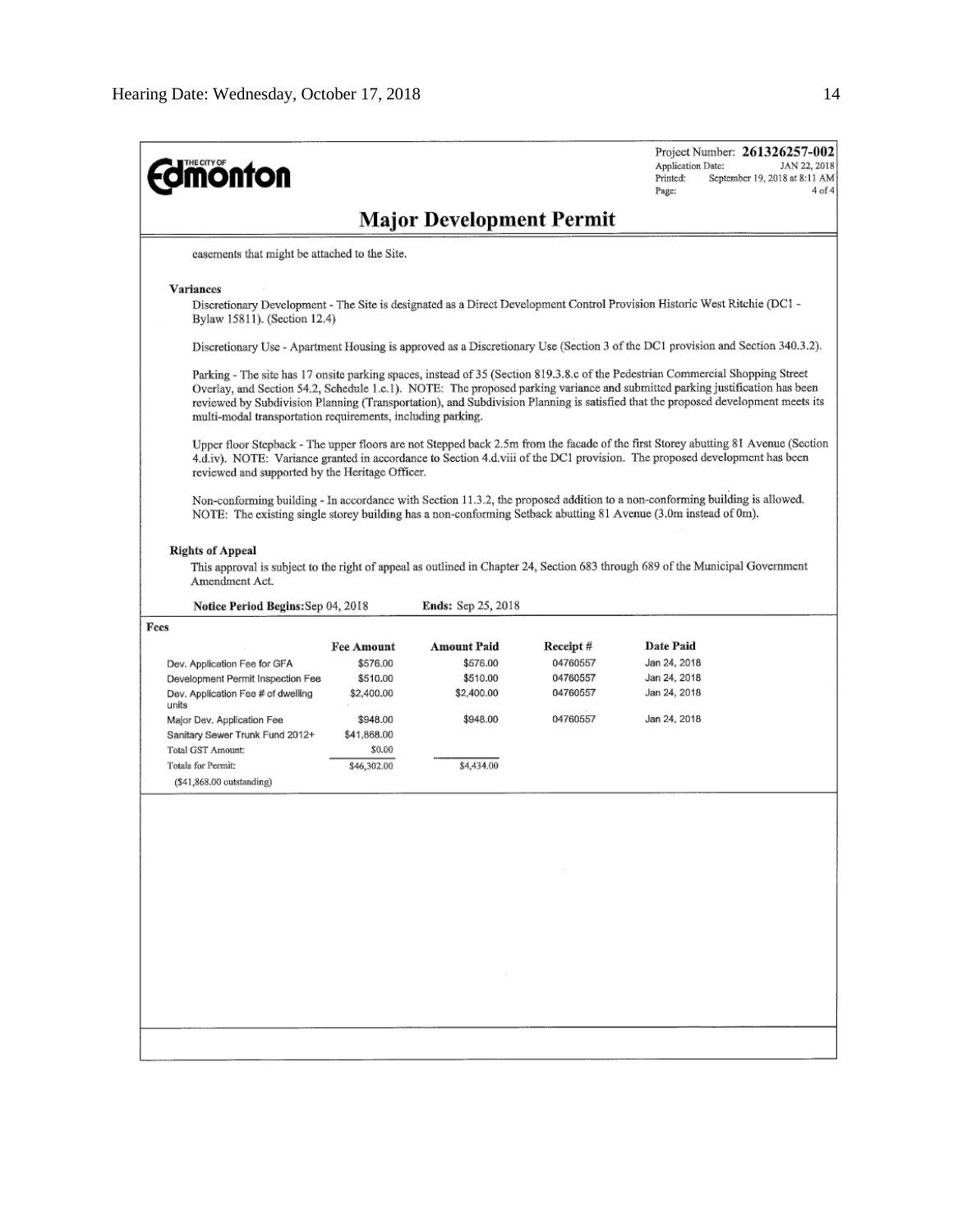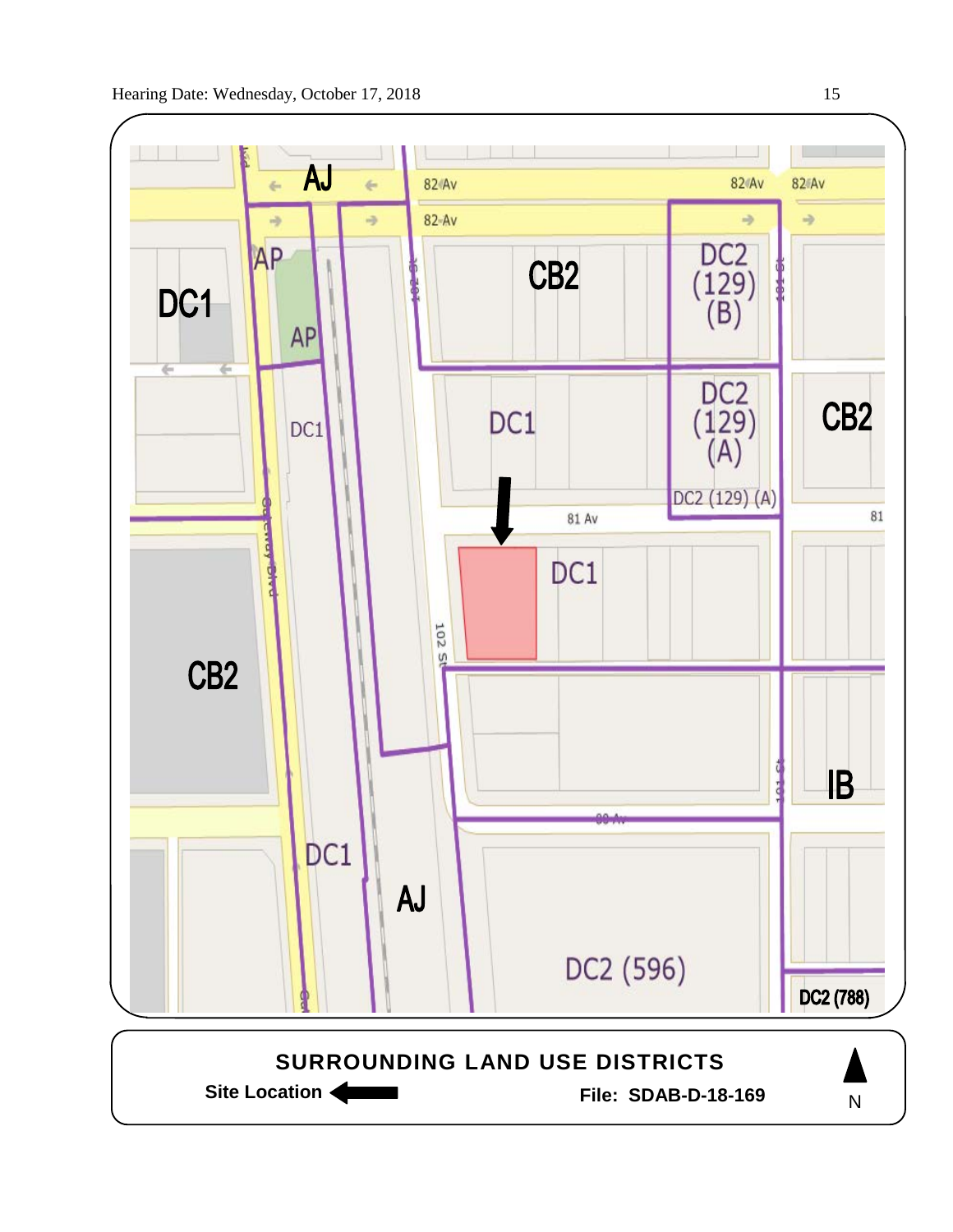Hearing Date: Wednesday, October 17, 2018 16

## **ITEM II: 1:30 P.M. FILE: SDAB-D-18-170**

## AN APPEAL FROM THE DECISION OF THE DEVELOPMENT OFFICER BY AN ADJACENT PROPERTY OWNER

| APPELLANT:                                    |                                                                       |
|-----------------------------------------------|-----------------------------------------------------------------------|
| <b>APPLICATION NO:</b>                        | 286803282-001                                                         |
| <b>APPLICATION TO:</b>                        | Change the Use from a Restaurant to a<br><b>Cannabis Retail Store</b> |
| DECISION OF THE<br>DEVELOPMENT AUTHORITY:     | Approved with conditions                                              |
| <b>DECISION DATE:</b>                         | September 17, 2018                                                    |
| DATE OF APPEAL:                               | September 20, 2018                                                    |
| <b>RESPONDENT:</b>                            | 2125810 Alberta Ltd.                                                  |
| MUNICIPAL DESCRIPTION<br>OF SUBJECT PROPERTY: | 13160 - 118 Avenue NW                                                 |
| LEGAL DESCRIPTION:                            | Plan 5401KS Blk 17 Lot 62                                             |
| ZONE:                                         | (CSC) Shopping Centre Zone                                            |
| <b>OVERLAY:</b>                               | N/A                                                                   |
| <b>STATUTORY PLAN:</b>                        | N/A                                                                   |
|                                               |                                                                       |

*Grounds for Appeal*

The Appellant provided the following reasons for appealing the decision of the Development Authority:

In October 2012, I acquired the location of 11839 - St. Albert Trail for the sole end purpose of becoming a cannabis dispensary when legal. In 6 years, I became a director of the business association and began working with local MLA and Deputy Minister Sarah Hoffman. I have diligently, responsibly and with full integrity introduced cannabis to this community.

I HAVE ALL DOCUMENTATION, EMAILS, COMMUNICATION etc. over the last 6 years communicating my intentions and goals. This would be communication to the "Owner" , both property management companies, business associations, local media including CBC and Global News.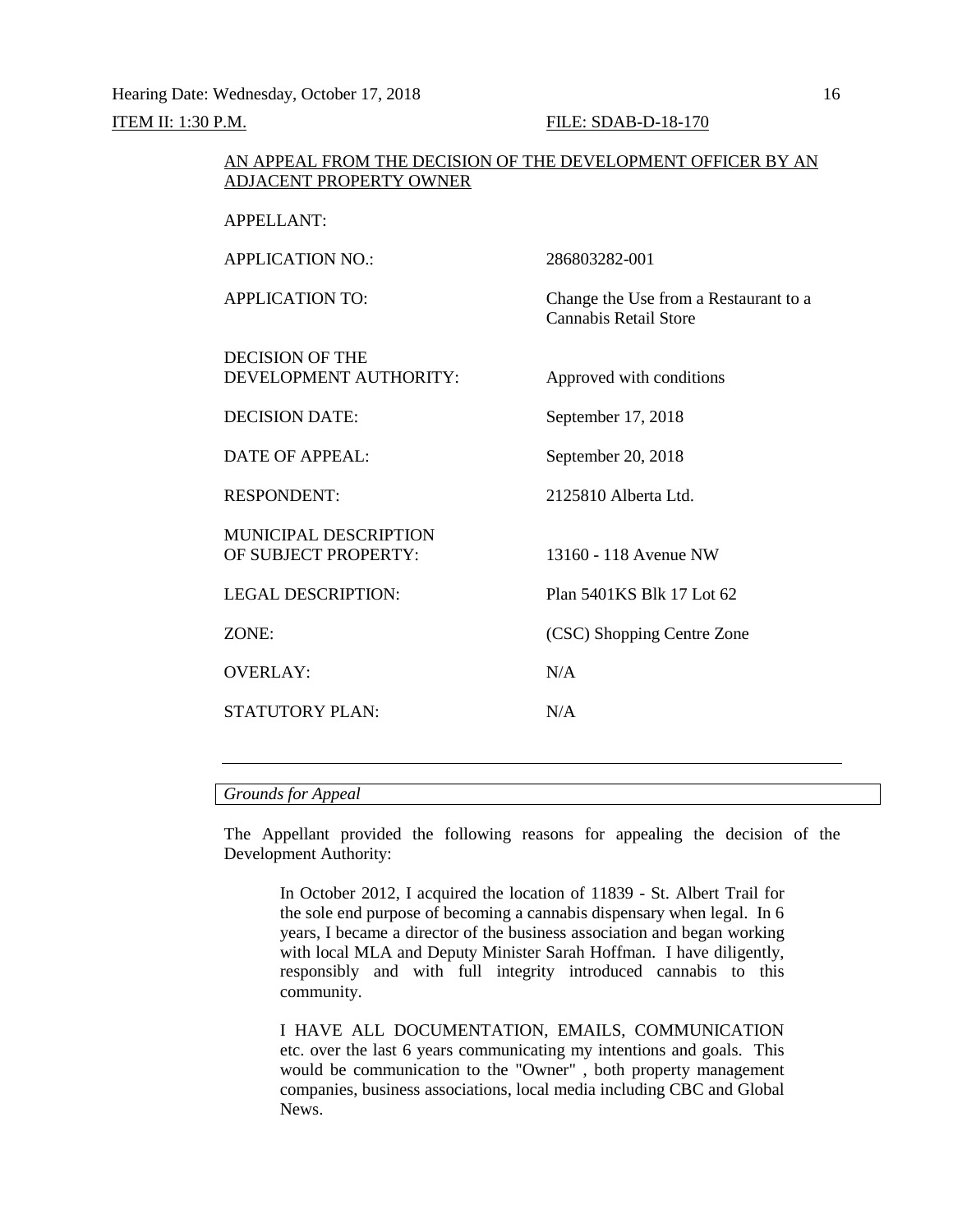The EOI created an opportunity for the building owner and current applicant Mr. Hrebeniuk to act out of deceit and submit their own application. The current restaurant they are applying for is a shared wall. Literally, they are trying to open a cannabis business directly beside mine. The owner lied to me. The property manager lied to me (Admitted to my face) and they withheld information from me. Their sole intention is to destroy and cannibalize my business, my hard work, my income, my family. I wasn't able to submit my own application because I needed owner approval. This was the catalyst to create an opening. The owner even sabotaged the lease; not allowing me to create non-compete initiatives. I resigned the lease (Which rates doubled) with communication from the owner that "He preferred I stay accessory until<br>legalization". Again, documented from the property management Again, documented from the property management company. I have letters of support from fellow business owners as well as "The Crossroads Business Association". The actions taken by these people for lack of a better word is "Greedy and Disgusting". Not once did they provide communication, I was told to wait and found out publicly on the website that they had submitted. This is one of the most shameful maneuvers I have seen in 20 years of being an entrepreneur. Again, I have EVERYTHING documented from October 2012 discussing my dispensary and cannabis retail initiatives. I am clearly upset and rightly so. They should be ashamed. My only initiative is to find justice to these actions. This is on top of the fact that I have already been working with legal counsel. I will not watch as they destroy my business and clientele after 6 years. I am a small business owner committed to helping people. They have multiple locations and approvals, this was a calculated agenda without integrity. Thank you for your time, reflection and consideration to this ugly matter.

#### *General Matters*

## **Appeal Information:**

The *Municipal Government Act*, RSA 2000, c M-26 states the following:

#### **Grounds for Appeal**

**685(1)** If a development authority

- (a) fails or refuses to issue a development permit to a person,
- (b) issues a development permit subject to conditions, or
- (c) issues an order under section 645,

the person applying for the permit or affected by the order under section 645 may appeal to the subdivision and development appeal board.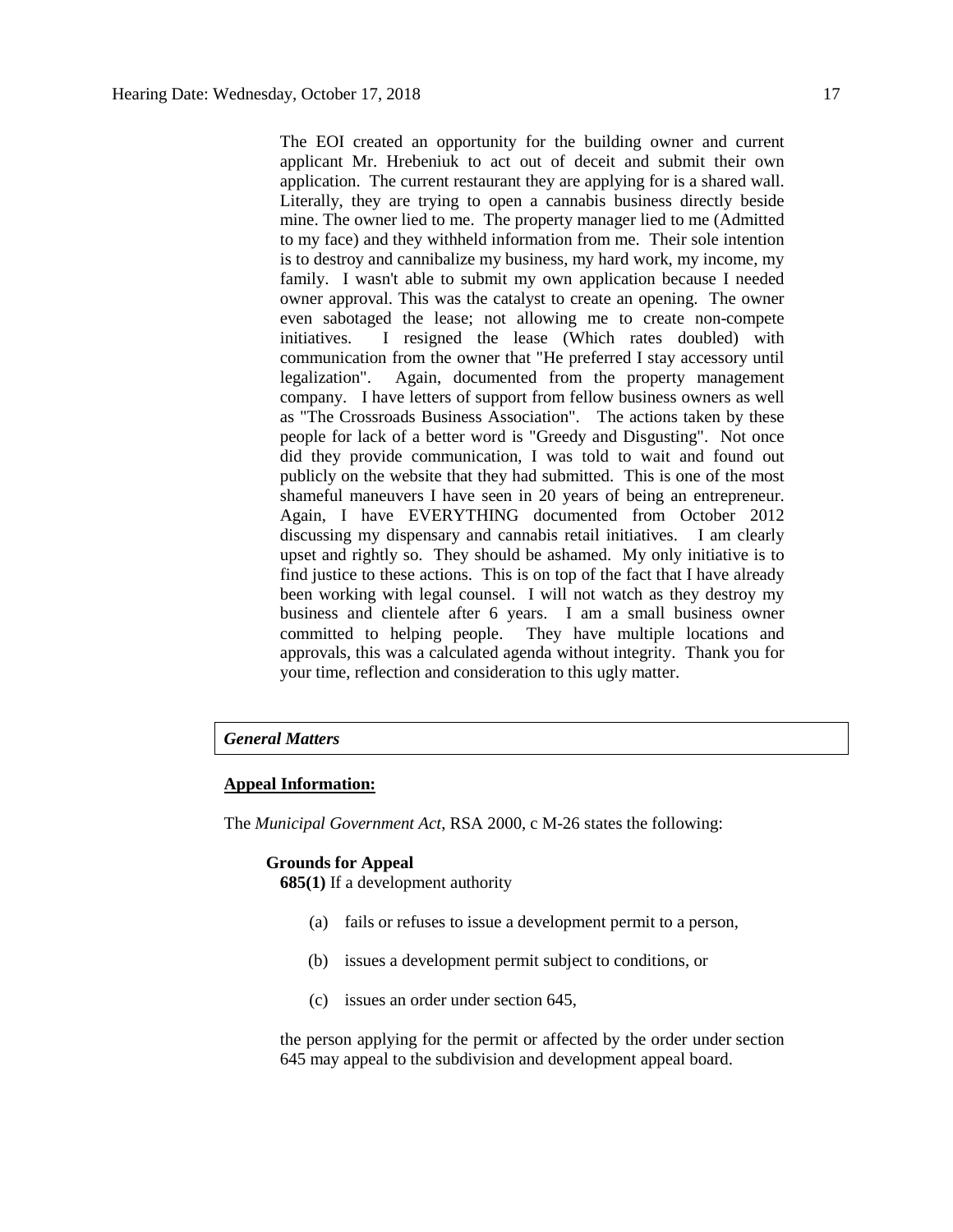**(2)** In addition to an applicant under subsection (1), any person affected by an order, decision or development permit made or issued by a development authority may appeal to the subdivision and development appeal board.

**(3) Despite subsections (1) and (2), no appeal lies in respect of the issuance of a development permit for a permitted use unless the provisions of the land use bylaw were relaxed, varied or misinterpreted or the application for the development permit was deemed to be refused under section 683.1(8).**

## **Appeals**

**686(1)** A development appeal to a subdivision and development appeal board is commenced by filing a notice of the appeal, containing reasons, with the board,

- (a) in the case of an appeal made by a person referred to in section 685(1)
	- (i) with respect to an application for a development permit,
		- (A) within 21 days after the date on which the written decision is given under section 642, or
		- (B) if no decision is made with respect to the application within the 40-day period, or within any extension of that period under section 684, within 21 days after the date the period or extension expires,
		- or
	- (ii) with respect to an order under section 645, within 21 days after the date on which the order is made, or
- (b) in the case of an appeal made by a person referred to in section 685(2), within 21 days after the date on which the notice of the issuance of the permit was given in accordance with the land use bylaw.

#### **Hearing and Decision**

**687(3)** In determining an appeal, the subdivision and development appeal board

…

- (a.1) must comply with the land use policies;
- (a.2) subject to section 638, must comply with any applicable statutory plans;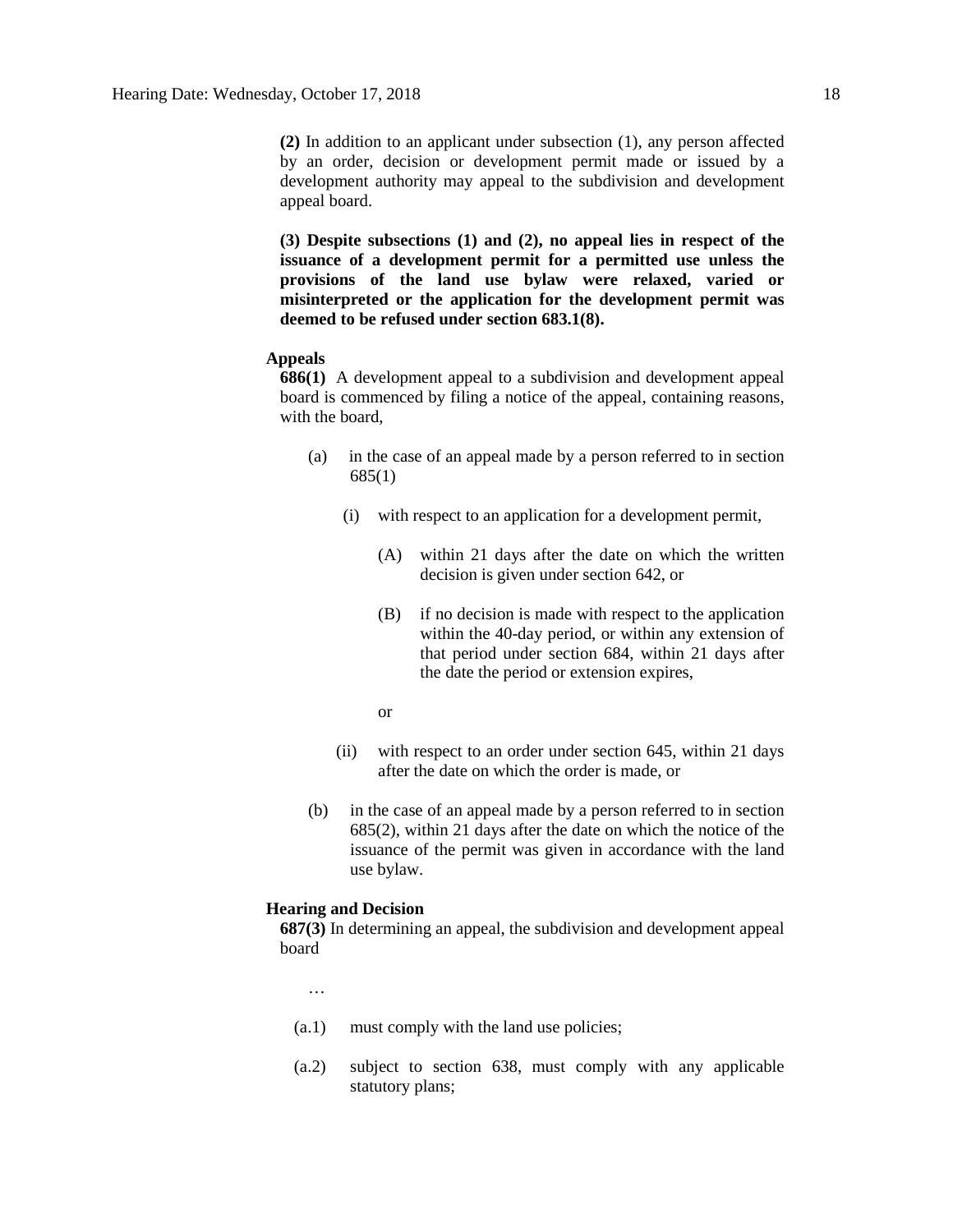- (a.3) subject to clauses (a.4) and (d), must comply with any land use bylaw in effect;
- (a.4) must comply with the applicable requirements of the regulations under the Gaming, Liquor and Cannabis Act respecting the location of premises described in a cannabis licence and distances between those premises and other premises;
	- …
	- (c) may confirm, revoke or vary the order, decision or development permit or any condition attached to any of them or make or substitute an order, decision or permit of its own;
	- (d) may make an order or decision or issue or confirm the issue of a development permit even though the proposed development does not comply with the land use bylaw if, in its opinion,
		- (i) the proposed development would not
			- (A) unduly interfere with the amenities of the neighbourhood, or
			- (B) materially interfere with or affect the use, enjoyment or value of neighbouring parcels of land,
		- and
		- (ii) the proposed development conforms with the use prescribed for that land or building in the land use bylaw.

## **General Provisions from the** *Edmonton Zoning Bylaw:*

Under section 320.2(3), **Cannabis Retail Sales** is a **Permitted Use** in the **(CSC) Shopping Centre Zone.**

Under section 7.4(9), **Cannabis Retail Sales** means:

development used for the retail sale of Cannabis that is authorized by provincial or federal legislation. This Use may include retail sales of Cannabis accessories. This Use does not include Cannabis Production and Distribution.

Under section 6.1, **Cannabis** means:

a cannabis plant and anything referred to in subsection (a) of this definition but does not include anything referred to in subsection (b) of this definition: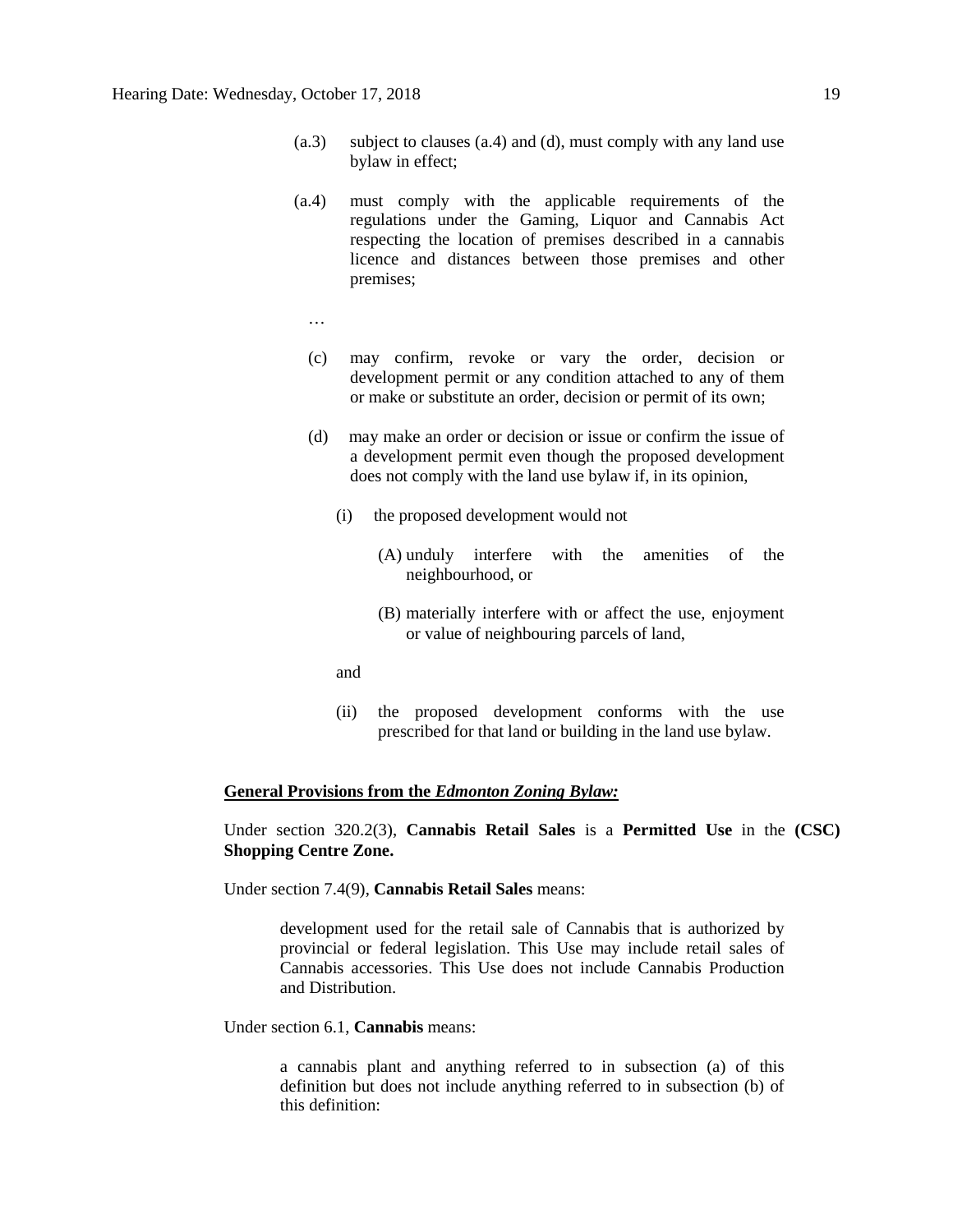- a. Cannabis includes:
	- i. any part of a cannabis plant, including the phytocannabinoids produced by, or found in, such a plant, regardless of whether that part has been processed or not, other than a part of the plant referred to in subsection (b) of this definition.
	- ii. any substance or mixture of substances that contains or has on it any part of such a plant;
	- iii. any substance that is identical to any phytocannabinoid produced by, or found in, such a plant, regardless of how the substance was obtained.
- b. Notwithstanding subsection (a) of this definition, Cannabis does not include:
	- i. a non-viable seed of a cannabis plant;
	- ii. a mature stalk, without any leaf, flower, seed or branch, of such plant;
	- iii. fibre derived from a stalk referred in subsection (b)(ii) of this definition; and
	- iv. the root or any part of the root of such a plant.

Section 320.1 states that the **General Purpose** of the **(CSC) Shopping Centre Zone** is "to provide for larger shopping centre developments intended to serve a community or regional trade area. Residential, office, entertainment and cultural uses may also be included within such shopping complexes."

## *Section 70 - Cannabis Retail Sales regulations*

- 1. Any Cannabis Retail Sales shall not be located less than 200 m from any other Cannabis Retail Sales. For the purposes of this subsection only:
	- a. the [200 m](javascript:void(0);) separation distance shall be measured from the closest point of the Cannabis Retail Sales Use to the closest point of any other approved Cannabis Retail Sales Use;
	- b. A Development Officer shall not grant a variance to reduce the separation distance by more than [20 m](javascript:void(0);) in compliance with [Section 11;](https://webdocs.edmonton.ca/InfraPlan/zoningbylaw/ZoningBylaw/Part1/Administrative/11__Authority_and_Responsibility_of_the_Development_Officer.htm) and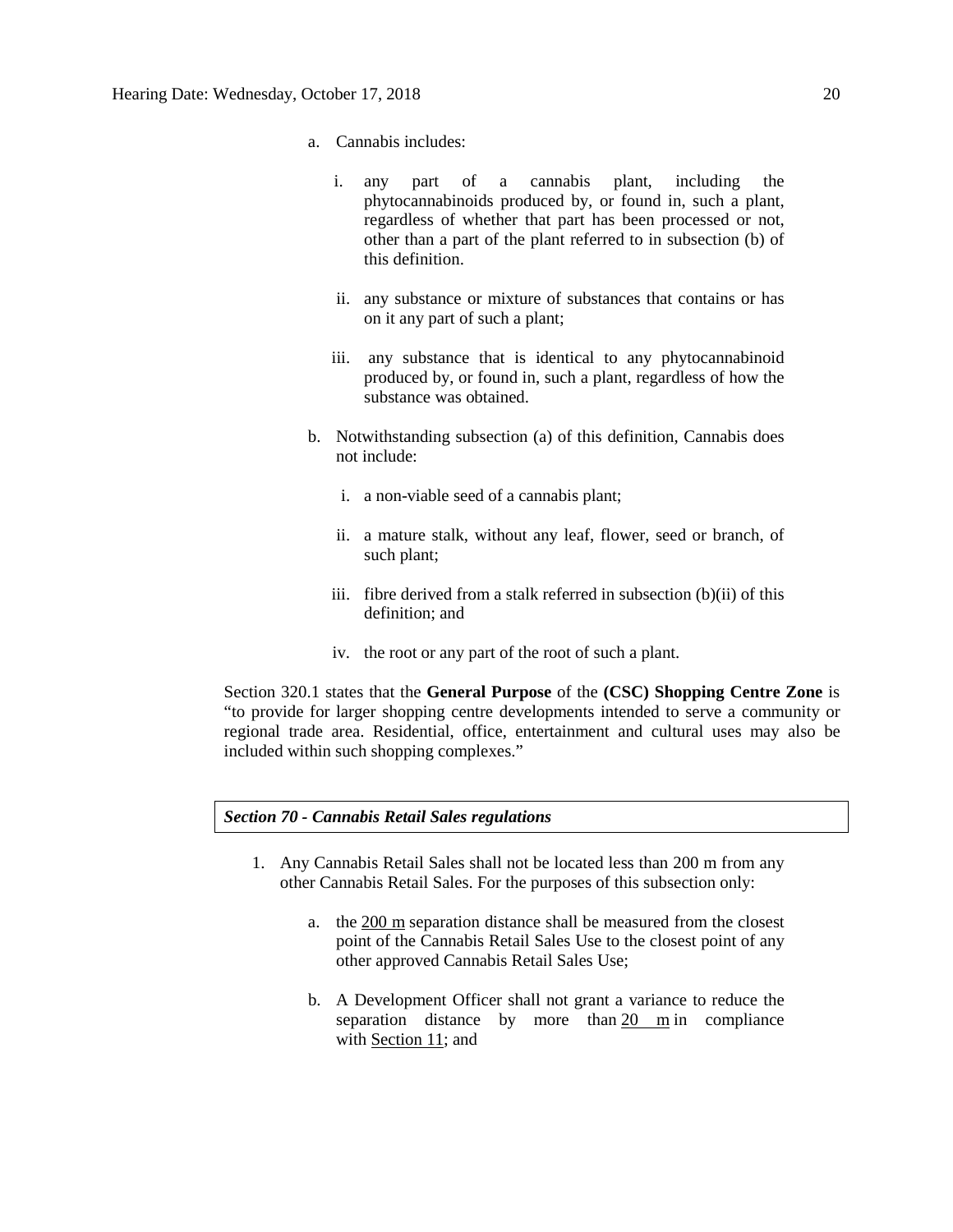- c. The issuance of a Development Permit which contains a variance to separation distance as described in  $70(1)$ b shall be issued as a Class B Discretionary Development.
- 2. Any Site containing a Cannabis Retail Sales shall not be located less than [200 m](javascript:void(0);) from any Site being used for a public library, or for public or private education at the time of the application for the Development Permit for the Cannabis Retail Sales. For the purposes of this subsection only:
	- a. the [200 m](javascript:void(0);) separation distance shall be measured from the closest point of the subject Site boundary to the closest point of another Site boundary, and shall not be measured from Zone boundaries or from the edges of structures;
	- b. the term "public library" is limited to the collection of literary, artistic, musical and similar reference materials in the form of books, manuscripts, recordings and films for public use, and does not include private libraries, museums or art galleries; and
	- c. the term "public or private education" is limited to elementary through to high schools inclusive only, and does not include dance schools, driving schools or other Commercial Schools.
- 3. Any Site containing a Cannabis Retail Sales shall not be located less than [100 m](javascript:void(0);) from any Site being used for Community Recreation Services Use, a community recreation facility, a provincial health care facility, as public lands, or any Site that is designated as school reserve or municipal and school reserve at the time of the application for the Development Permit for the Cannabis Retail Sales. For the purposes of this subsection only:
	- a. the [100 m](javascript:void(0);) separation distance shall be measured from the closest point of the subject Site boundary to the closest point of another Site boundary, and shall not be measured from Zone boundaries or from the edges of structures;
	- b. the term "community recreation facilities" means indoor municipal facilities used primarily by members of the public to participate in recreational activities conducted at the facilities, as per the Municipal Government Act; and
	- c. the term "public lands" is limited to Sites zoned AP, and Sites zoned A**.**
- 4. Notwithstanding [Section 11](https://webdocs.edmonton.ca/InfraPlan/zoningbylaw/ZoningBylaw/Part1/Administrative/11__Authority_and_Responsibility_of_the_Development_Officer.htm) of this Bylaw, a Development Officer shall not grant a variance to subsection 70(2) or 70(3).
- 5. Cannabis Retail Sales shall include design elements that readily allow for natural surveillance to promote a safe urban environment, where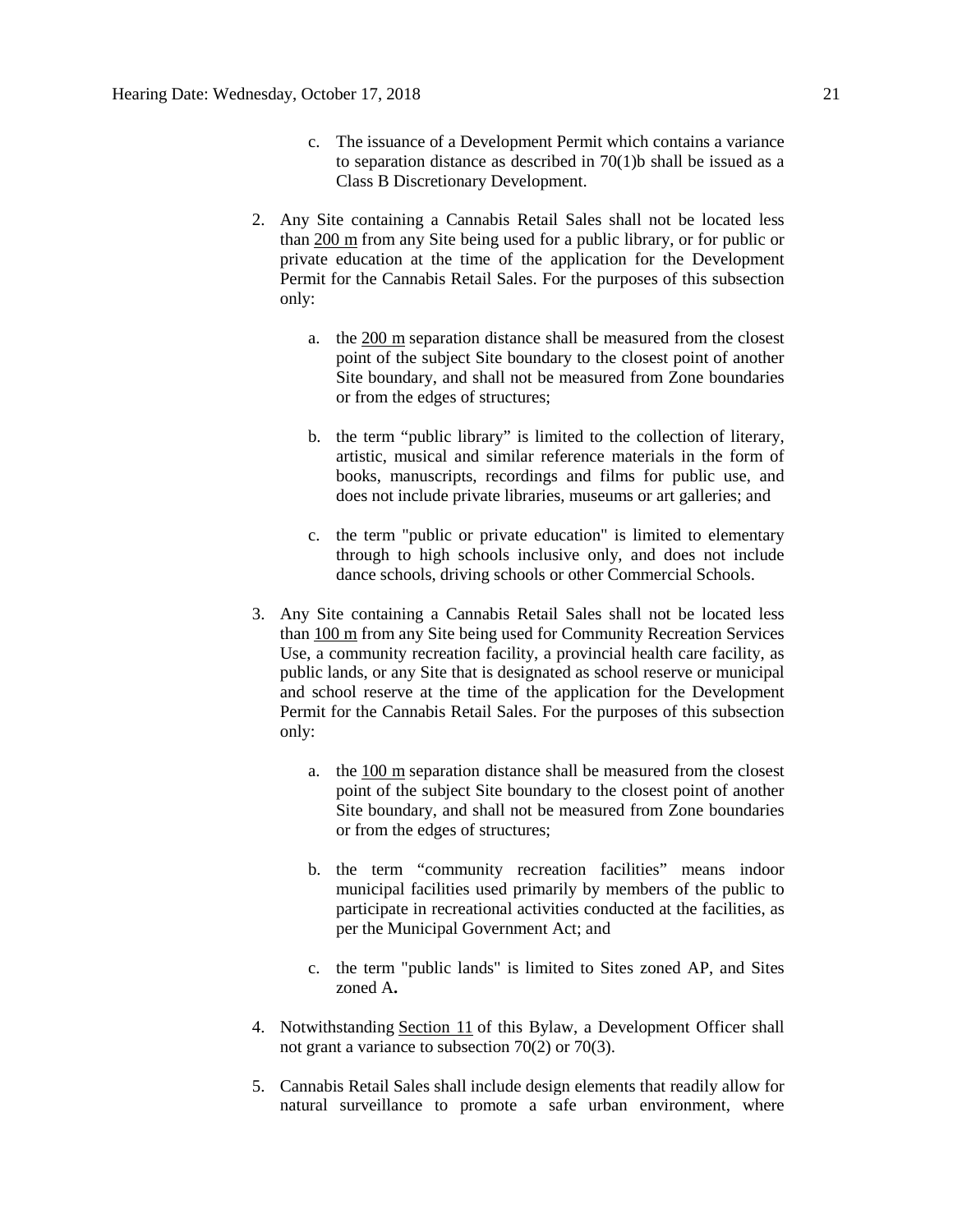applicable and to the satisfaction of the development officer, including the following requirements:

- a. customer access to the store is limited to a store front that is visible from the street other than a Lane, or a shopping centre parking lot, or a mall access that allows visibility from the interior of the mall into the store;
- b. the exterior of all stores shall have ample transparency from the street;
- c. Any outdoor lighting shall be designed to ensure a well-lit environment for pedestrians and illumination of the property; and
- d. Landscaping shall be low-growing shrubs or deciduous trees with a high canopy at maturity to maintain natural surveillance.
- 6. The Development Officer shall impose a condition on any Development Permit issued for Cannabis Retail Sales requiring that the development:
	- a. shall not commence until authorized by and compliant with superior legislation; and
	- b. must commence within nine (9) months of the date of approval of the Development Permit.
- 7. For the purposes of Section 70(6), development commences when the Cannabis Retail Sales Use is established or begins operation.

| <b>Previous Subdivision and Development Appeal Board Decision</b> |  |
|-------------------------------------------------------------------|--|
|                                                                   |  |

| Application Number   Description |                                 | <b>Decision</b>                                       |
|----------------------------------|---------------------------------|-------------------------------------------------------|
| $SDAB-D-07-209$                  |                                 | Operate a Private Club October 5, 2007; the appeal be |
|                                  | (Adult Recreation Centre DENIED | and<br>the                                            |
|                                  |                                 | and Spa) and to construct   DEVELOPMENT REFUSED.      |
|                                  | interior alterations            |                                                       |

## Notice to Applicant/Appellant

Provincial legislation requires that the Subdivision and Development Appeal Board issue its official decision in writing within fifteen days of the conclusion of the hearing.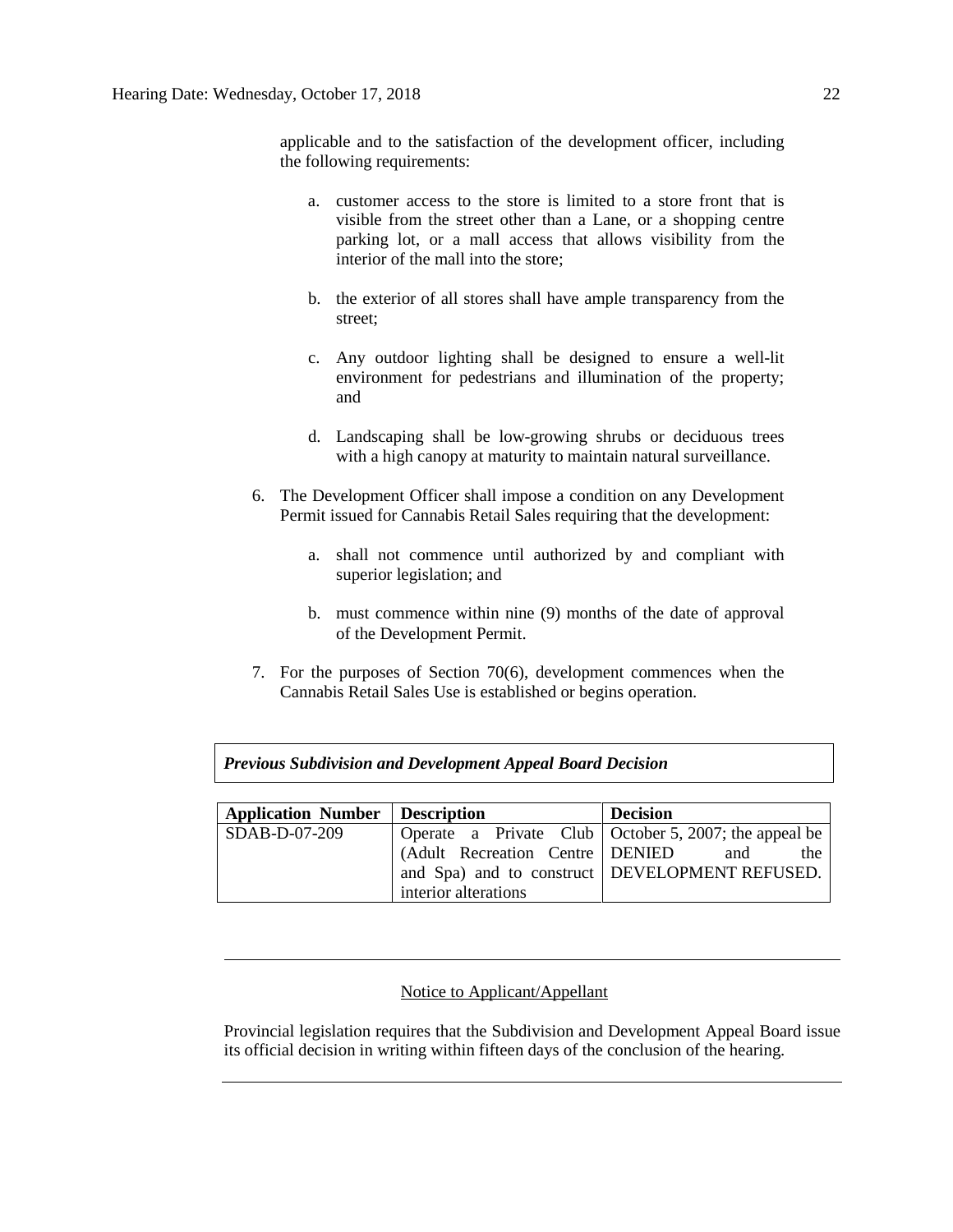| THE CITY OF<br><b><i><u>monton</u></i></b>                                                                      | Project Number: 286803282-001<br><b>Application Date:</b><br>JUL 05, 2018<br>Printed:<br>September 20, 2018 at 1:44 PM<br>Page:<br>1 of 2   |
|-----------------------------------------------------------------------------------------------------------------|---------------------------------------------------------------------------------------------------------------------------------------------|
|                                                                                                                 | <b>Major Development Permit</b>                                                                                                             |
| the limitations and conditions of this permit, of the Edmonton Zoning Bylaw 12800 as amended.                   | This document is a record of a Development Permit application, and a record of the decision for the undertaking described below, subject to |
| Applicant                                                                                                       | Property Address(es) and Legal Description(s)<br>13160 - 118 AVENUE NW                                                                      |
|                                                                                                                 | Plan 5401KS Blk 17 Lot 62                                                                                                                   |
|                                                                                                                 | <b>Specific Address(es)</b>                                                                                                                 |
|                                                                                                                 | Suite:<br>11835 - ST ALBERT TRAIL NW                                                                                                        |
|                                                                                                                 | Entryway: 11835 - ST ALBERT TRAIL NW                                                                                                        |
|                                                                                                                 | Building: 13160 - 118 AVENUE NW                                                                                                             |
| <b>Scope of Permit</b><br>To change the use from a Restaurant to a Cannabis Retail Store                        |                                                                                                                                             |
|                                                                                                                 |                                                                                                                                             |
| <b>Permit Details</b>                                                                                           |                                                                                                                                             |
| <b>Class of Permit:</b>                                                                                         | <b>Contact Person:</b>                                                                                                                      |
| Gross Floor Area (sq.m.):                                                                                       | Lot Grading Needed?: N                                                                                                                      |
| New Sewer Service Required: N                                                                                   | NumberOfMainFloorDwellings:                                                                                                                 |
| Site Area (sq. m.): 266                                                                                         | Stat. Plan Overlay/Annex Area: (none)                                                                                                       |
| I/We certify that the above noted details are correct.                                                          |                                                                                                                                             |
| Applicant signature:                                                                                            |                                                                                                                                             |
| <b>Development Permit Decision</b><br>Approved<br>Issue Date: Sep 17, 2018 Development Authority: Chow, Stephen |                                                                                                                                             |
|                                                                                                                 |                                                                                                                                             |
|                                                                                                                 |                                                                                                                                             |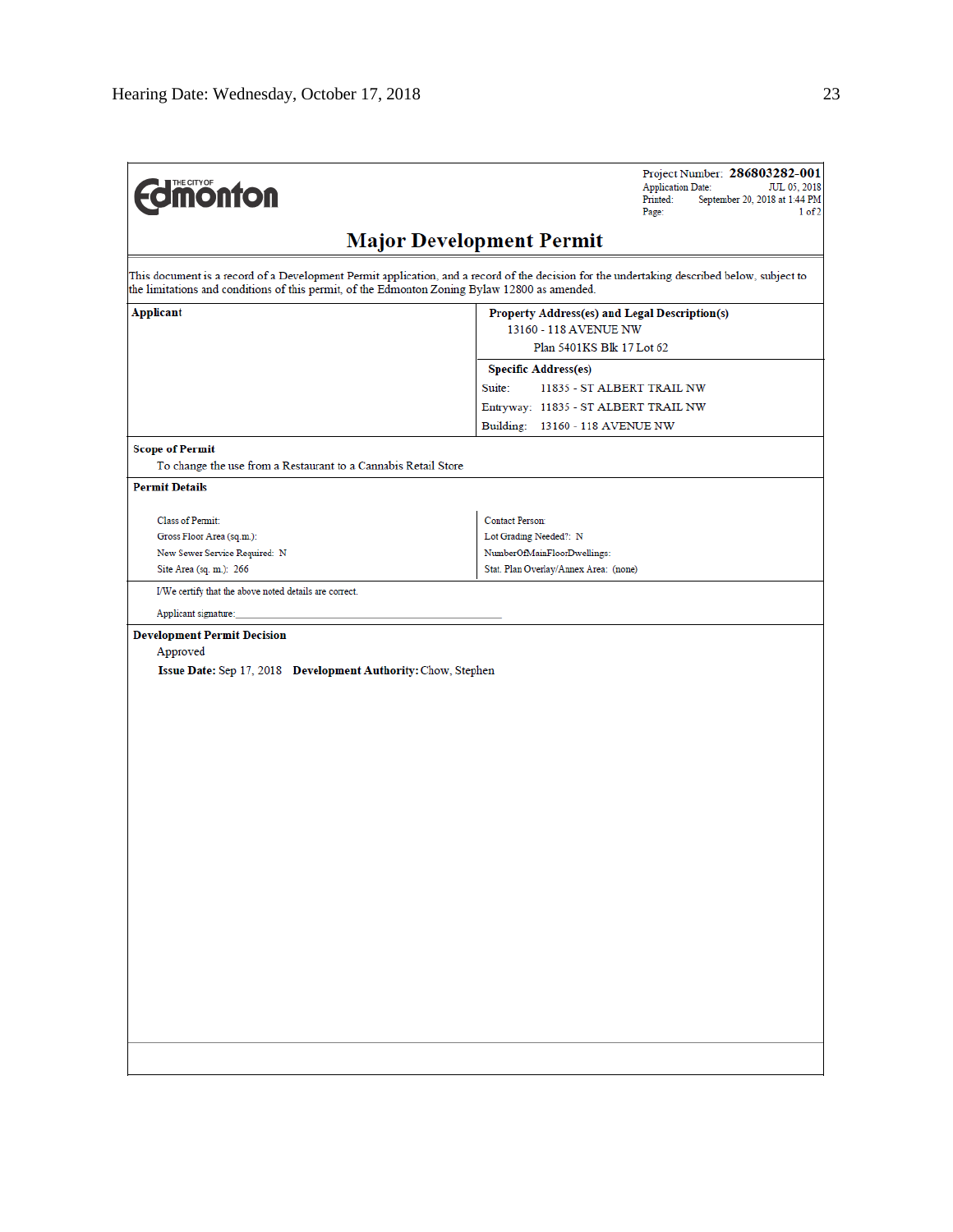| <b><i><u><u><b>MONTON</b></u></u></i></b>                                                                                                                                                                                                                                                                                                                                                                                                                                                 |                                                                                                                                                                                                            |                                 |          | <b>Application Date:</b><br>Printed:<br>Page: | Project Number: 286803282-001<br>JUL 05, 2018<br>September 20, 2018 at 1:44 PM<br>$2$ of $\widetilde{ }$                                                                                                                                                                                                                                                                                                  |  |  |  |
|-------------------------------------------------------------------------------------------------------------------------------------------------------------------------------------------------------------------------------------------------------------------------------------------------------------------------------------------------------------------------------------------------------------------------------------------------------------------------------------------|------------------------------------------------------------------------------------------------------------------------------------------------------------------------------------------------------------|---------------------------------|----------|-----------------------------------------------|-----------------------------------------------------------------------------------------------------------------------------------------------------------------------------------------------------------------------------------------------------------------------------------------------------------------------------------------------------------------------------------------------------------|--|--|--|
|                                                                                                                                                                                                                                                                                                                                                                                                                                                                                           |                                                                                                                                                                                                            | <b>Major Development Permit</b> |          |                                               |                                                                                                                                                                                                                                                                                                                                                                                                           |  |  |  |
| <b>Subject to the Following Conditions</b><br>authorised by federal and provincial law.                                                                                                                                                                                                                                                                                                                                                                                                   |                                                                                                                                                                                                            |                                 |          |                                               | 1. The Cannabis Retail Sales shall not commence operations until such time as the non-medical sale and distribution of Cannabis is                                                                                                                                                                                                                                                                        |  |  |  |
| 2. The Cannabis Retail Sales must commence operations within nine (9) months of the date of issuance of this Development Permit.                                                                                                                                                                                                                                                                                                                                                          |                                                                                                                                                                                                            |                                 |          |                                               |                                                                                                                                                                                                                                                                                                                                                                                                           |  |  |  |
|                                                                                                                                                                                                                                                                                                                                                                                                                                                                                           | 3. There shall be no parking, loading, storage, trash collection, outdoor service or display area permitted within the required 4.5m<br>$(14.76 \text{ ft.})$ setback. (Reference Section 340.4(3) & (5).) |                                 |          |                                               |                                                                                                                                                                                                                                                                                                                                                                                                           |  |  |  |
| 4. All required parking and loading facilities shall only be used for the purpose of accommodating the vehicles of clients,<br>customers, employees, members, residents or visitors in connection with the building or Use for which the parking and loading<br>facilities are provided, and the parking and loading facilities shall not be used for driveways, access or egress, commercial repair<br>work, display, sale or storage of goods of any kind. (Reference Section 54.1.1.c) |                                                                                                                                                                                                            |                                 |          |                                               |                                                                                                                                                                                                                                                                                                                                                                                                           |  |  |  |
| <b>ADVISEMENTS:</b>                                                                                                                                                                                                                                                                                                                                                                                                                                                                       |                                                                                                                                                                                                            |                                 |          |                                               |                                                                                                                                                                                                                                                                                                                                                                                                           |  |  |  |
|                                                                                                                                                                                                                                                                                                                                                                                                                                                                                           | a. This Development Permit is NOT a Business Licence. A separate application must be made for a Business Licence. Please<br>contact the 311 Call Centre (780-442-5311) for further information.            |                                 |          |                                               |                                                                                                                                                                                                                                                                                                                                                                                                           |  |  |  |
| b. Signs require separate Development Applications.                                                                                                                                                                                                                                                                                                                                                                                                                                       |                                                                                                                                                                                                            |                                 |          |                                               |                                                                                                                                                                                                                                                                                                                                                                                                           |  |  |  |
| c. A building permit is required for any construction or change in Use of a building. For a building permit, and prior to the plans<br>for further information.                                                                                                                                                                                                                                                                                                                           |                                                                                                                                                                                                            |                                 |          |                                               | examination review, you require construction drawings and the payment of fees. Please contact the 311 Call Centre (780-442-5311)                                                                                                                                                                                                                                                                          |  |  |  |
| d. The City of Edmonton does not conduct independent environmental checks of land within the City. If you are concerned about<br>as to the presence or absence of any environmental contaminants on the property.                                                                                                                                                                                                                                                                         |                                                                                                                                                                                                            |                                 |          |                                               | the suitability of this property for any purpose, you should conduct your own tests and reviews. The City of Edmonton, in issuing<br>this Development Permit, makes no representations and offers no warranties as to the suitability of the property for any purpose or                                                                                                                                  |  |  |  |
| Site. (Reference Section 5.2)                                                                                                                                                                                                                                                                                                                                                                                                                                                             |                                                                                                                                                                                                            |                                 |          |                                               | e. An approved Development Permit means that the proposed development has been reviewed against the provisions of this bylaw.<br>It does not remove obligations to conform with other legislation, bylaws or land title instruments including, but not limited to, the<br>Municipal Government Act, the Safety Codes Act or any caveats, restrictive covenants or easements that might be attached to the |  |  |  |
| as amended.                                                                                                                                                                                                                                                                                                                                                                                                                                                                               |                                                                                                                                                                                                            |                                 |          |                                               | f. Unless otherwise stated, all above references to section numbers refer to the authority under the Edmonton Zoning Bylaw 12800                                                                                                                                                                                                                                                                          |  |  |  |
| <b>Rights of Appeal</b><br>This approval is subject to the right of appeal as outlined in Chapter 24, Section 683 through 689 of the Municipal Government<br>Amendment Act                                                                                                                                                                                                                                                                                                                |                                                                                                                                                                                                            |                                 |          |                                               |                                                                                                                                                                                                                                                                                                                                                                                                           |  |  |  |
| Fees                                                                                                                                                                                                                                                                                                                                                                                                                                                                                      |                                                                                                                                                                                                            |                                 |          |                                               |                                                                                                                                                                                                                                                                                                                                                                                                           |  |  |  |
|                                                                                                                                                                                                                                                                                                                                                                                                                                                                                           | <b>Fee Amount</b>                                                                                                                                                                                          | <b>Amount Paid</b>              | Receipt# | <b>Date Paid</b>                              |                                                                                                                                                                                                                                                                                                                                                                                                           |  |  |  |
| Major Dev. Application Fee<br><b>Total GST Amount:</b>                                                                                                                                                                                                                                                                                                                                                                                                                                    | \$5,600.00<br>\$0.00                                                                                                                                                                                       | \$5,600.00                      | 05162168 | Jul 05, 2018                                  |                                                                                                                                                                                                                                                                                                                                                                                                           |  |  |  |
| <b>Totals for Permit:</b>                                                                                                                                                                                                                                                                                                                                                                                                                                                                 | \$5,600.00                                                                                                                                                                                                 | \$5,600.00                      |          |                                               |                                                                                                                                                                                                                                                                                                                                                                                                           |  |  |  |
|                                                                                                                                                                                                                                                                                                                                                                                                                                                                                           |                                                                                                                                                                                                            |                                 |          |                                               |                                                                                                                                                                                                                                                                                                                                                                                                           |  |  |  |
|                                                                                                                                                                                                                                                                                                                                                                                                                                                                                           |                                                                                                                                                                                                            |                                 |          |                                               |                                                                                                                                                                                                                                                                                                                                                                                                           |  |  |  |
|                                                                                                                                                                                                                                                                                                                                                                                                                                                                                           |                                                                                                                                                                                                            |                                 |          |                                               |                                                                                                                                                                                                                                                                                                                                                                                                           |  |  |  |
|                                                                                                                                                                                                                                                                                                                                                                                                                                                                                           |                                                                                                                                                                                                            |                                 |          |                                               |                                                                                                                                                                                                                                                                                                                                                                                                           |  |  |  |